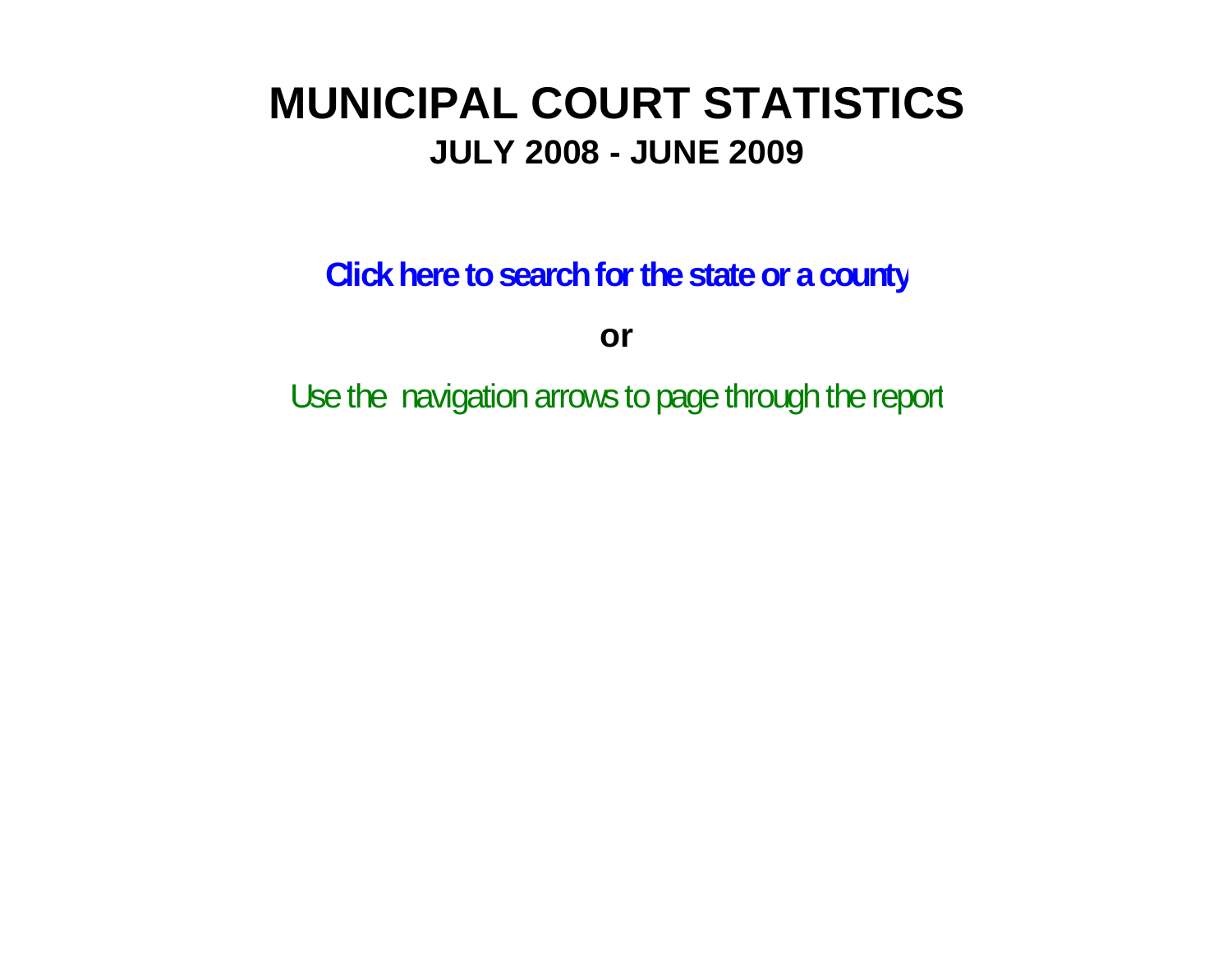## **MUNICIPAL COURT STATISTICS JULY 2008 - JUNE 2009 STATE**

|                                  |                    | D.P. &    | Other           | <b>Criminal</b> |               | <b>Traffic</b> |                | <b>Traffic</b> | Grand        |
|----------------------------------|--------------------|-----------|-----------------|-----------------|---------------|----------------|----------------|----------------|--------------|
|                                  | <b>Indictables</b> | P.D.P.    | <b>Criminal</b> | <b>Total</b>    | <b>D.W.I.</b> | (moving)       | <b>Parking</b> | <b>Total</b>   | <b>Total</b> |
| <b>Filings</b>                   |                    |           |                 |                 |               |                |                |                |              |
| Jul 2007 - Jun 2008              | 203,032            | 406,285   | 319,901         | 929,218         | 38,377        | 2,787,650      | 2,791,853      | 5,617,880      | 6,547,098    |
| Jul 2008 - Jun 2009              | 205,095            | 421,845   | 294,089         | 921,029         | 37,597        | 2,691,642      | 2,658,995      | 5,388,234      | 6,309,263    |
| % Change                         | 1%                 | 4%        | $-8%$           | $-1%$           | $-2%$         | $-3%$          | $-5%$          | $-4%$          | $-4%$        |
| <b>Resolutions</b>               |                    |           |                 |                 |               |                |                |                |              |
| Jul 2007 - Jun 2008              | 199.124            | 352,250   | 299,633         | 851.007         | 43.611        | 2,787,524      | 2,810,448      | 5,641,583      | 6,492,590    |
| Jul 2008 - Jun 2009              | 199,874            | 377,924   | 317,587         | 895,385         | 41,547        | 2,740,592      | 2,730,797      | 5,512,936      | 6,408,321    |
| % Change                         | 0%                 | 7%        | 6%              | <b>5%</b>       | $-5%$         | $-2%$          | $-3%$          | $-2%$          | $-1%$        |
| <b>Clearance</b>                 |                    |           |                 |                 |               |                |                |                |              |
| Jul 2007 - Jun 2008              | $-3,908$           | $-54,035$ | $-20,268$       | $-78,211$       | 5,234         | $-126$         | 18,595         | 23,703         | $-54,508$    |
| Jul 2008 - Jun 2009              | $-5,221$           | $-43,921$ | 23,498          | $-25,644$       | 3,950         | 48,950         | 71,802         | 124,702        | 99,058       |
| <b>Clearance Percent</b>         |                    |           |                 |                 |               |                |                |                |              |
| Jul 2007 - Jun 2008              | 98%                | 87%       | 94%             | 92%             | 114%          | 100%           | 101%           | 100%           | 99%          |
| Jul 2008 - Jun 2009              | 97%                | 90%       | 108%            | 97%             | 111%          | 102%           | 103%           | 102%           | 102%         |
| <b>Backlog</b>                   |                    |           |                 |                 |               |                |                |                |              |
| <b>June 2008</b>                 | 372                | 41,915    | 25,191          | 67,478          | 4,550         | 101,479        | 301,071        | 407,100        | 474,578      |
| <b>June 2009</b>                 | 441                | 38,247    | 20,202          | 58,890          | 3,522         | 77,196         | 266,191        | 346,909        | 405,799      |
| % Change                         | 19%                | $-9%$     | $-20%$          | $-13%$          | $-23%$        | $-24%$         | $-12%$         | $-15%$         | $-14%$       |
| <b>Backlog/100 Mthly Filings</b> |                    |           |                 |                 |               |                |                |                |              |
| <b>June 2008</b>                 | $\overline{2}$     | 124       | 94              | 87              | 142           | 44             | 129            | 87             | 87           |
| <b>June 2009</b>                 | 3                  | 109       | 82              | 77              | 112           | 34             | 120            | 77             | 77           |
| % Change                         | 17%                | $-12%$    | $-13%$          | $-12%$          | $-21%$        | $-21%$         | $-7%$          | $-11%$         | $-11%$       |
| <b>Backlog Percent</b>           |                    |           |                 |                 |               |                |                |                |              |
| <b>June 2008</b>                 | 30%                | 56%       | 45%             | 51%             | 51%           | 31%            | 59%            | 48%            | 48%          |
| <b>June 2009</b>                 | 33%                | 55%       | 39%             | 48%             | 45%           | 27%            | 57%            | 46%            | 46%          |
| <b>Active Pending</b>            |                    |           |                 |                 |               |                |                |                |              |
| <b>June 2008</b>                 | 1,247              | 74,776    | 55,432          | 131,455         | 8,910         | 328,038        | 513,432        | 850,380        | 981,835      |
| <b>June 2009</b>                 | 1,326              | 69,421    | 51,297          | 122,044         | 7,843         | 285,512        | 467,526        | 760,881        | 882,925      |
| % Change                         | 6%                 | $-7%$     | $-7%$           | $-7%$           | $-12%$        | $-13%$         | $-9%$          | $-11%$         | $-10%$       |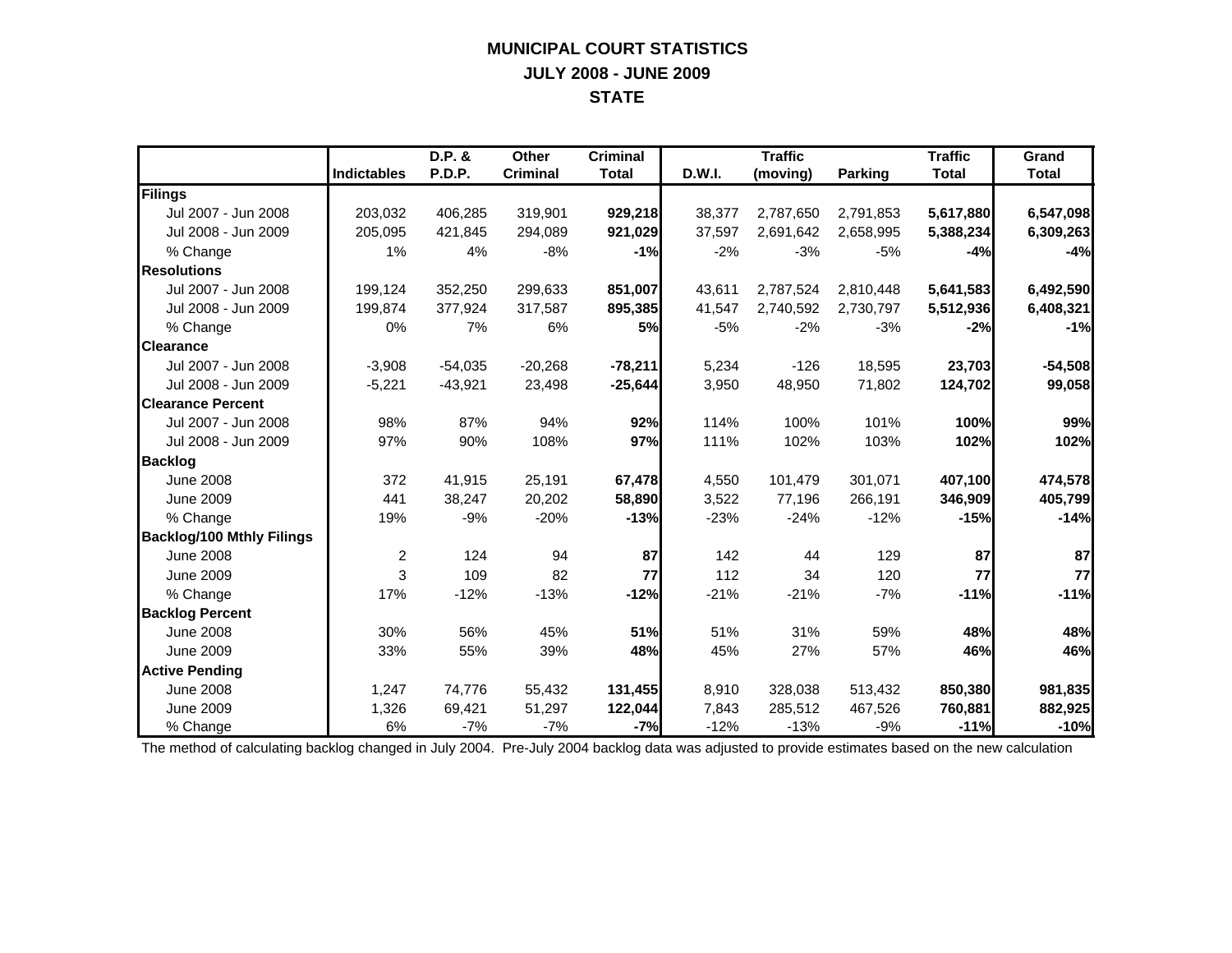## **MUNICIPAL COURT STATISTICSJULY 2008 - JUNE 2009 ATLANTIC COUNTY**

|                                  |                    | D.P. & | <b>Other</b>    | <b>Criminal</b> |        | <b>Traffic</b> |                | <b>Traffic</b> | Grand        |
|----------------------------------|--------------------|--------|-----------------|-----------------|--------|----------------|----------------|----------------|--------------|
|                                  | <b>Indictables</b> | P.D.P. | <b>Criminal</b> | <b>Total</b>    | D.W.I. | (moving)       | <b>Parking</b> | <b>Total</b>   | <b>Total</b> |
| Filings                          |                    |        |                 |                 |        |                |                |                |              |
| Jul 2007 - Jun 2008              | 12,581             | 21,229 | 6,021           | 39,831          | 2,574  | 99,464         | 28,131         | 130,169        | 170,000      |
| Jul 2008 - Jun 2009              | 11,726             | 21,952 | 6,896           | 40,574          | 2,591  | 105,293        | 29,125         | 137,009        | 177,583      |
| % Change                         | $-7%$              | 3%     | 15%             | 2%              | 1%     | 6%             | 4%             | 5%             | 4%           |
| <b>Resolutions</b>               |                    |        |                 |                 |        |                |                |                |              |
| Jul 2007 - Jun 2008              | 12,257             | 20,915 | 5,788           | 38,960          | 3,044  | 99,073         | 29,770         | 131,887        | 170,847      |
| Jul 2008 - Jun 2009              | 11,487             | 22,049 | 6,347           | 39,883          | 2,669  | 106,828        | 28,604         | 138,101        | 177,984      |
| % Change                         | $-6%$              | 5%     | 10%             | 2%              | $-12%$ | 8%             | $-4%$          | 5%             | 4%           |
| <b>Clearance</b>                 |                    |        |                 |                 |        |                |                |                |              |
| Jul 2007 - Jun 2008              | $-324$             | $-314$ | $-233$          | $-871$          | 470    | $-391$         | 1,639          | 1,718          | 847          |
| Jul 2008 - Jun 2009              | $-239$             | 97     | $-549$          | $-691$          | 78     | 1,535          | $-521$         | 1,092          | 401          |
| <b>Clearance Percent</b>         |                    |        |                 |                 |        |                |                |                |              |
| Jul 2007 - Jun 2008              | 97%                | 99%    | 96%             | 98%             | 118%   | 100%           | 106%           | 101%           | 100%         |
| Jul 2008 - Jun 2009              | 98%                | 100%   | 92%             | 98%             | 103%   | 101%           | 98%            | 101%           | 100%         |
| <b>Backlog</b>                   |                    |        |                 |                 |        |                |                |                |              |
| <b>June 2008</b>                 | $\mathbf 1$        | 1,204  | 255             | 1,460           | 155    | 1,834          | 801            | 2,790          | 4,250        |
| <b>June 2009</b>                 | 4                  | 1,168  | 312             | 1,484           | 116    | 1,608          | 1,068          | 2,792          | 4,276        |
| % Change                         | 300%               | $-3%$  | 22%             | 2%              | $-25%$ | $-12%$         | 33%            | 0%             | 1%           |
| <b>Backlog/100 Mthly Filings</b> |                    |        |                 |                 |        |                |                |                |              |
| <b>June 2008</b>                 | 0                  | 68     | 51              | 44              | 72     | 22             | 34             | 26             | 30           |
| <b>June 2009</b>                 | $\Omega$           | 64     | 54              | 44              | 54     | 18             | 44             | 24             | 29           |
| % Change                         | 329%               | $-6%$  | 7%              | 0%              | $-26%$ | $-17%$         | 29%            | $-5%$          | $-4%$        |
| <b>Backlog Percent</b>           |                    |        |                 |                 |        |                |                |                |              |
| <b>June 2008</b>                 | 2%                 | 43%    | 29%             | 39%             | 36%    | 17%            | 31%            | 20%            | 24%          |
| <b>June 2009</b>                 | 13%                | 42%    | 32%             | 39%             | 28%    | 17%            | 36%            | 22%            | 26%          |
| <b>Active Pending</b>            |                    |        |                 |                 |        |                |                |                |              |
| <b>June 2008</b>                 | 53                 | 2,824  | 872             | 3,749           | 436    | 10,657         | 2,594          | 13,687         | 17,436       |
| <b>June 2009</b>                 | 30                 | 2,806  | 966             | 3,802           | 420    | 9,269          | 2,979          | 12,668         | 16,470       |
| % Change                         | $-43%$             | $-1%$  | 11%             | 1%              | $-4%$  | $-13%$         | 15%            | $-7%$          | $-6%$        |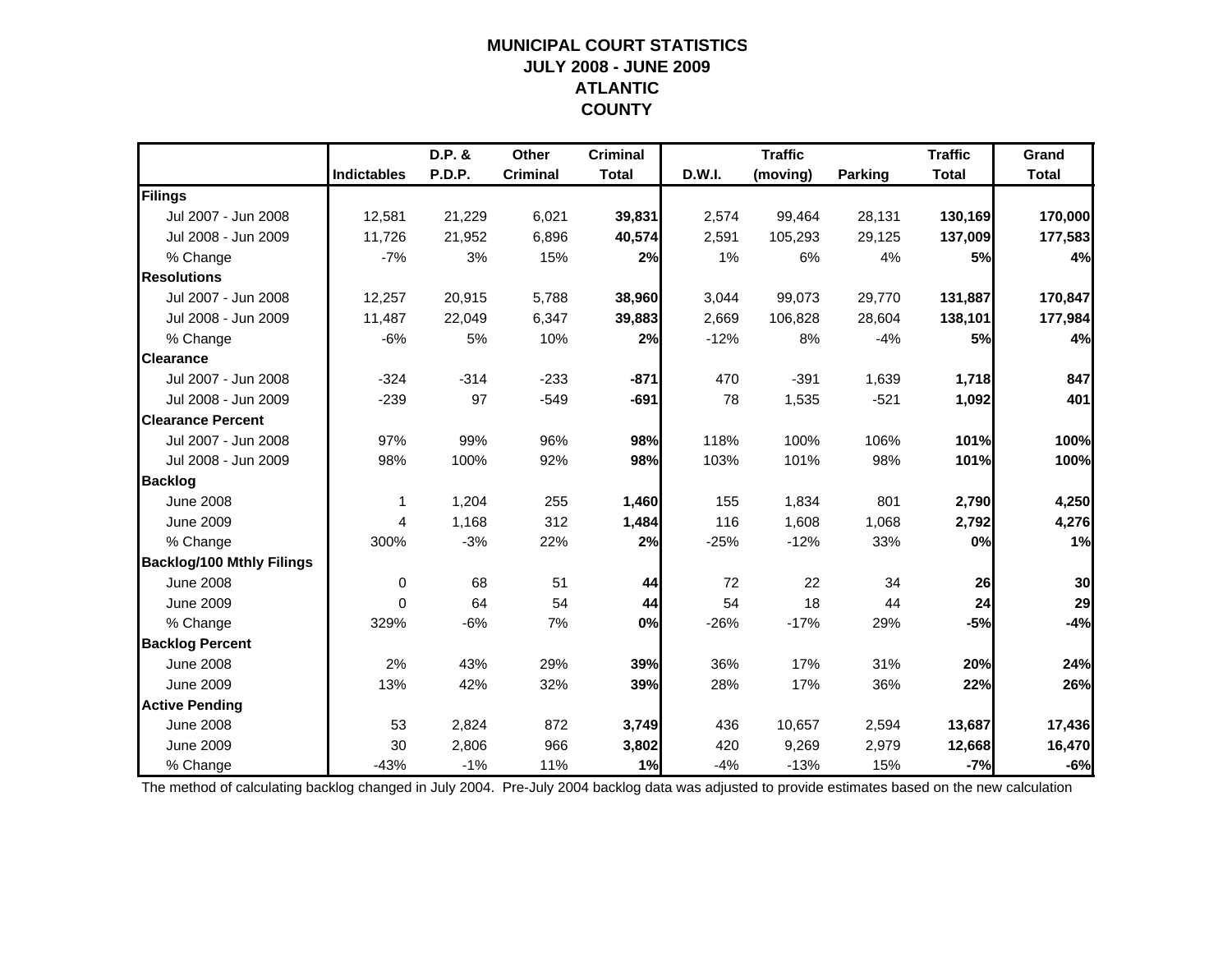## **MUNICIPAL COURT STATISTICSJULY 2008 - JUNE 2009 BERGEN COUNTY**

|                                  |                    | D.P. &    | Other           | <b>Criminal</b> |        | <b>Traffic</b> |                | <b>Traffic</b> | Grand        |
|----------------------------------|--------------------|-----------|-----------------|-----------------|--------|----------------|----------------|----------------|--------------|
|                                  | <b>Indictables</b> | P.D.P.    | <b>Criminal</b> | <b>Total</b>    | D.W.I. | (moving)       | <b>Parking</b> | <b>Total</b>   | <b>Total</b> |
| Filings                          |                    |           |                 |                 |        |                |                |                |              |
| Jul 2007 - Jun 2008              | 11,332             | 36,402    | 12,660          | 60,394          | 3,090  | 329,004        | 288,880        | 620,974        | 681,368      |
| Jul 2008 - Jun 2009              | 11,879             | 36,946    | 12,675          | 61,500          | 3,100  | 313,603        | 284,533        | 601,236        | 662,736      |
| % Change                         | 5%                 | 1%        | 0%              | 2%              | 0%     | $-5%$          | $-2%$          | $-3%$          | $-3%$        |
| <b>Resolutions</b>               |                    |           |                 |                 |        |                |                |                |              |
| Jul 2007 - Jun 2008              | 10,714             | 22,635    | 12,258          | 45,607          | 3,160  | 330,582        | 288,242        | 621,984        | 667,591      |
| Jul 2008 - Jun 2009              | 11,433             | 23,536    | 13,135          | 48,104          | 3,138  | 324,183        | 284,152        | 611,473        | 659,577      |
| % Change                         | 7%                 | 4%        | 7%              | <b>5%</b>       | $-1%$  | $-2%$          | $-1%$          | $-2%$          | $-1%$        |
| <b>Clearance</b>                 |                    |           |                 |                 |        |                |                |                |              |
| Jul 2007 - Jun 2008              | $-618$             | $-13,767$ | $-402$          | $-14,787$       | 70     | 1,578          | $-638$         | 1,010          | $-13,777$    |
| Jul 2008 - Jun 2009              | $-446$             | $-13,410$ | 460             | $-13,396$       | 38     | 10,580         | $-381$         | 10,237         | $-3,159$     |
| <b>Clearance Percent</b>         |                    |           |                 |                 |        |                |                |                |              |
| Jul 2007 - Jun 2008              | 95%                | 62%       | 97%             | 76%             | 102%   | 100%           | 100%           | 100%           | 98%          |
| Jul 2008 - Jun 2009              | 96%                | 64%       | 104%            | 78%             | 101%   | 103%           | 100%           | 102%           | 100%         |
| <b>Backlog</b>                   |                    |           |                 |                 |        |                |                |                |              |
| <b>June 2008</b>                 | 111                | 5,909     | 2,063           | 8,083           | 369    | 23,404         | 26,218         | 49,991         | 58,074       |
| <b>June 2009</b>                 | 79                 | 4,731     | 1,877           | 6,687           | 332    | 15,943         | 24,895         | 41,170         | 47,857       |
| % Change                         | $-29%$             | $-20%$    | $-9%$           | $-17%$          | $-10%$ | $-32%$         | $-5%$          | $-18%$         | $-18%$       |
| <b>Backlog/100 Mthly Filings</b> |                    |           |                 |                 |        |                |                |                |              |
| <b>June 2008</b>                 | 12                 | 195       | 196             | 161             | 143    | 85             | 109            | 97             | 102          |
| June 2009                        | 8                  | 154       | 178             | 130             | 129    | 61             | 105            | 82             | 87           |
| % Change                         | $-32%$             | $-21%$    | $-9%$           | $-19%$          | $-10%$ | $-29%$         | $-4%$          | $-15%$         | $-15%$       |
| <b>Backlog Percent</b>           |                    |           |                 |                 |        |                |                |                |              |
| <b>June 2008</b>                 | 43%                | 76%       | 62%             | 71%             | 52%    | 45%            | 56%            | 50%            | 52%          |
| <b>June 2009</b>                 | 42%                | 71%       | 57%             | 66%             | 47%    | 38%            | 56%            | 47%            | 49%          |
| <b>Active Pending</b>            |                    |           |                 |                 |        |                |                |                |              |
| <b>June 2008</b>                 | 260                | 7,757     | 3,309           | 11,326          | 715    | 52,467         | 46,791         | 99,973         | 111,299      |
| <b>June 2009</b>                 | 186                | 6,636     | 3,316           | 10,138          | 705    | 41,692         | 44,534         | 86,931         | 97,069       |
| % Change                         | $-28%$             | $-14%$    | 0%              | $-10%$          | $-1%$  | $-21%$         | $-5%$          | $-13%$         | $-13%$       |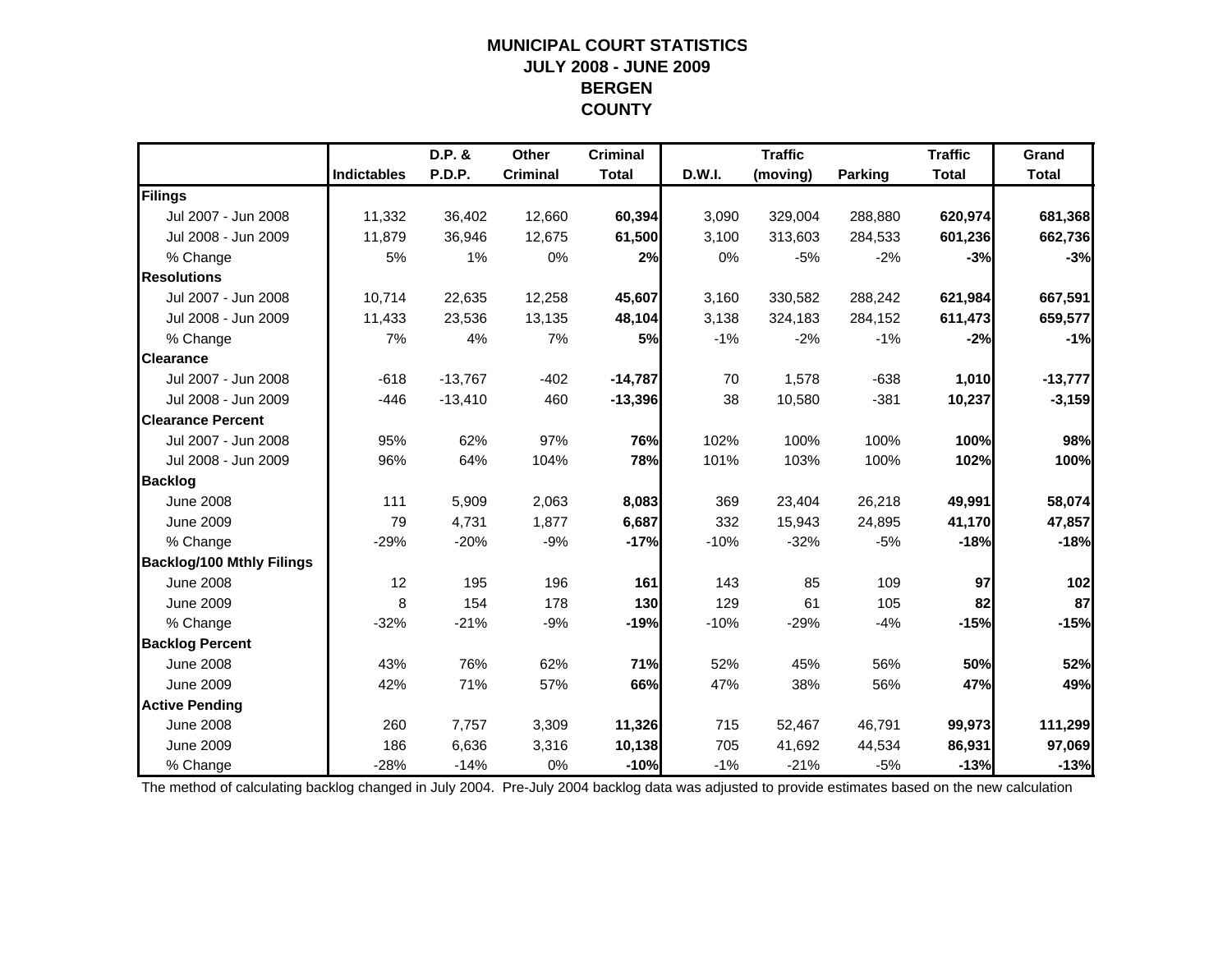## **MUNICIPAL COURT STATISTICSJULY 2008 - JUNE 2009 BURLINGTON COUNTY**

|                                  |                    | D.P. &        | Other           | <b>Criminal</b> |        | <b>Traffic</b> |         | <b>Traffic</b> | Grand        |
|----------------------------------|--------------------|---------------|-----------------|-----------------|--------|----------------|---------|----------------|--------------|
|                                  | <b>Indictables</b> | <b>P.D.P.</b> | <b>Criminal</b> | <b>Total</b>    | D.W.I. | (moving)       | Parking | <b>Total</b>   | <b>Total</b> |
| Filings                          |                    |               |                 |                 |        |                |         |                |              |
| Jul 2007 - Jun 2008              | 7,275              | 19,852        | 11,276          | 38,403          | 2,786  | 177,048        | 11,804  | 191,638        | 230,041      |
| Jul 2008 - Jun 2009              | 8,113              | 19,693        | 10,264          | 38,070          | 2,664  | 176,147        | 10,891  | 189,702        | 227,772      |
| % Change                         | 12%                | $-1%$         | $-9%$           | $-1%$           | $-4%$  | $-1%$          | $-8%$   | $-1%$          | $-1%$        |
| <b>Resolutions</b>               |                    |               |                 |                 |        |                |         |                |              |
| Jul 2007 - Jun 2008              | 7,237              | 19,452        | 12,717          | 39,406          | 3,385  | 176,952        | 12,134  | 192,471        | 231,877      |
| Jul 2008 - Jun 2009              | 8,035              | 20,086        | 12,857          | 40,978          | 2,996  | 178,048        | 11,896  | 192,940        | 233,918      |
| % Change                         | 11%                | 3%            | 1%              | 4%              | $-11%$ | 1%             | $-2%$   | 0%             | 1%           |
| <b>Clearance</b>                 |                    |               |                 |                 |        |                |         |                |              |
| Jul 2007 - Jun 2008              | $-38$              | $-400$        | 1,441           | 1,003           | 599    | $-96$          | 330     | 833            | 1,836        |
| Jul 2008 - Jun 2009              | $-78$              | 393           | 2,593           | 2,908           | 332    | 1,901          | 1,005   | 3,238          | 6,146        |
| <b>Clearance Percent</b>         |                    |               |                 |                 |        |                |         |                |              |
| Jul 2007 - Jun 2008              | 99%                | 98%           | 113%            | 103%            | 122%   | 100%           | 103%    | 100%           | 101%         |
| Jul 2008 - Jun 2009              | 99%                | 102%          | 125%            | 108%            | 112%   | 101%           | 109%    | 102%           | 103%         |
| <b>Backlog</b>                   |                    |               |                 |                 |        |                |         |                |              |
| <b>June 2008</b>                 | $\overline{c}$     | 1,530         | 814             | 2,346           | 242    | 2,835          | 807     | 3,884          | 6,230        |
| <b>June 2009</b>                 | $\Omega$           | 1,458         | 625             | 2,083           | 192    | 2,427          | 322     | 2,941          | 5,024        |
| % Change                         | $-100%$            | $-5%$         | $-23%$          | $-11%$          | $-21%$ | $-14%$         | $-60%$  | $-24%$         | $-19%$       |
| <b>Backlog/100 Mthly Filings</b> |                    |               |                 |                 |        |                |         |                |              |
| <b>June 2008</b>                 | $\mathbf 0$        | 92            | 87              | 73              | 104    | 19             | 82      | 24             | 32           |
| <b>June 2009</b>                 | $\Omega$           | 89            | 73              | 66              | 86     | 17             | 35      | 19             | 26           |
| % Change                         | $-100%$            | $-4%$         | $-16%$          | $-10%$          | $-17%$ | $-14%$         | $-57%$  | $-24%$         | $-19%$       |
| <b>Backlog Percent</b>           |                    |               |                 |                 |        |                |         |                |              |
| <b>June 2008</b>                 | 13%                | 44%           | 38%             | 41%             | 42%    | 16%            | 43%     | 19%            | 24%          |
| <b>June 2009</b>                 | 0%                 | 44%           | 40%             | 43%             | 35%    | 16%            | 31%     | 17%            | 23%          |
| <b>Active Pending</b>            |                    |               |                 |                 |        |                |         |                |              |
| <b>June 2008</b>                 | 15                 | 3,490         | 2,158           | 5,663           | 583    | 17,676         | 1,863   | 20,122         | 25,785       |
| <b>June 2009</b>                 | 15                 | 3,300         | 1,576           | 4,891           | 541    | 15,512         | 1,037   | 17,090         | 21,981       |
| % Change                         | 0%                 | $-5%$         | $-27%$          | $-14%$          | $-7%$  | $-12%$         | $-44%$  | $-15%$         | $-15%$       |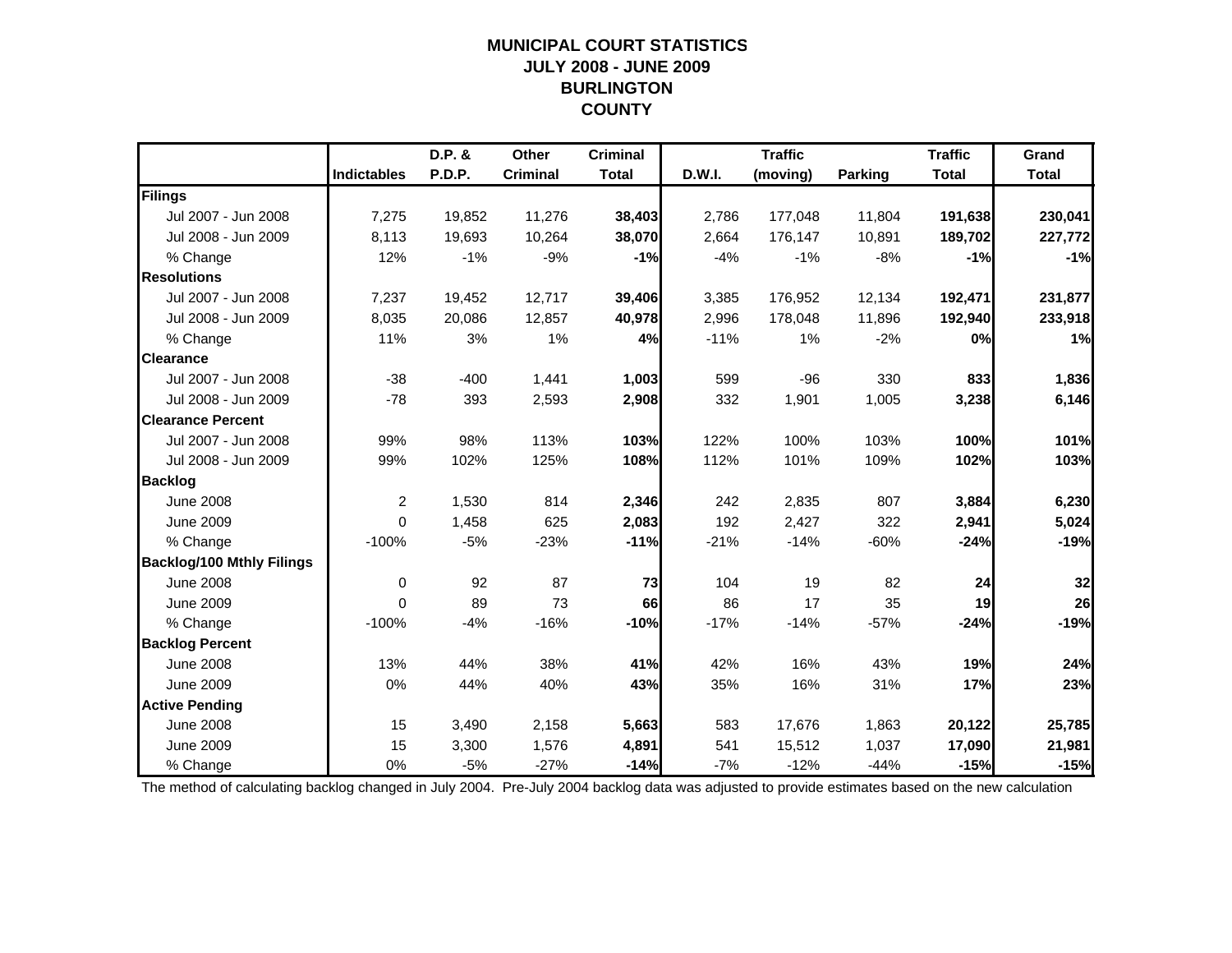#### **MUNICIPAL COURT STATISTICSJULY 2008 - JUNE 2009 CAMDEN COUNTY**

|                                  |                    | D.P. &   | <b>Other</b>    | <b>Criminal</b> |        | <b>Traffic</b> |          | <b>Traffic</b> | Grand        |
|----------------------------------|--------------------|----------|-----------------|-----------------|--------|----------------|----------|----------------|--------------|
|                                  | <b>Indictables</b> | P.D.P.   | <b>Criminal</b> | <b>Total</b>    | D.W.I. | (moving)       | Parking  | <b>Total</b>   | <b>Total</b> |
| Filings                          |                    |          |                 |                 |        |                |          |                |              |
| Jul 2007 - Jun 2008              | 18,227             | 40,331   | 22,767          | 81,325          | 3,585  | 200,275        | 73,960   | 277,820        | 359,145      |
| Jul 2008 - Jun 2009              | 18,689             | 38,734   | 23,704          | 81,127          | 3,617  | 207,449        | 71,680   | 282,746        | 363,873      |
| % Change                         | 3%                 | $-4%$    | 4%              | 0%              | 1%     | 4%             | $-3%$    | 2%             | 1%           |
| <b>Resolutions</b>               |                    |          |                 |                 |        |                |          |                |              |
| Jul 2007 - Jun 2008              | 17,825             | 38,401   | 24,695          | 80,921          | 4,555  | 201,085        | 72,603   | 278,243        | 359,164      |
| Jul 2008 - Jun 2009              | 18,174             | 42,667   | 30,843          | 91,684          | 4,014  | 210,940        | 72,316   | 287,270        | 378,954      |
| % Change                         | 2%                 | 11%      | 25%             | 13%             | $-12%$ | 5%             | 0%       | 3%             | 6%           |
| <b>Clearance</b>                 |                    |          |                 |                 |        |                |          |                |              |
| Jul 2007 - Jun 2008              | $-402$             | $-1,930$ | 1,928           | $-404$          | 970    | 810            | $-1,357$ | 423            | 19           |
| Jul 2008 - Jun 2009              | $-515$             | 3,933    | 7,139           | 10,557          | 397    | 3,491          | 636      | 4,524          | 15,081       |
| <b>Clearance Percent</b>         |                    |          |                 |                 |        |                |          |                |              |
| Jul 2007 - Jun 2008              | 98%                | 95%      | 108%            | 100%            | 127%   | 100%           | 98%      | 100%           | 100%         |
| Jul 2008 - Jun 2009              | 97%                | 110%     | 130%            | 113%            | 111%   | 102%           | 101%     | 102%           | 104%         |
| <b>Backlog</b>                   |                    |          |                 |                 |        |                |          |                |              |
| <b>June 2008</b>                 | 77                 | 1,850    | 1,633           | 3,560           | 325    | 5,443          | 4,714    | 10,482         | 14,042       |
| <b>June 2009</b>                 | 49                 | 2,137    | 1,378           | 3,564           | 275    | 4,410          | 4,558    | 9,243          | 12,807       |
| % Change                         | $-36%$             | 16%      | $-16%$          | 0%              | $-15%$ | $-19%$         | $-3%$    | $-12%$         | $-9%$        |
| <b>Backlog/100 Mthly Filings</b> |                    |          |                 |                 |        |                |          |                |              |
| <b>June 2008</b>                 | 5                  | 55       | 86              | 53              | 109    | 33             | 76       | 45             | 47           |
| <b>June 2009</b>                 | 3                  | 66       | 70              | 53              | 91     | 26             | 76       | 39             | 42           |
| % Change                         | $-38%$             | 20%      | $-19%$          | 0%              | $-16%$ | $-22%$         | 0%       | $-13%$         | $-10%$       |
| <b>Backlog Percent</b>           |                    |          |                 |                 |        |                |          |                |              |
| <b>June 2008</b>                 | 39%                | 33%      | 36%             | 34%             | 48%    | 25%            | 38%      | 30%            | 31%          |
| <b>June 2009</b>                 | 48%                | 42%      | 33%             | 38%             | 43%    | 21%            | 41%      | 29%            | 31%          |
| <b>Active Pending</b>            |                    |          |                 |                 |        |                |          |                |              |
| <b>June 2008</b>                 | 199                | 5,600    | 4,589           | 10,388          | 672    | 22,202         | 12,569   | 35,443         | 45,831       |
| <b>June 2009</b>                 | 103                | 5,109    | 4,210           | 9,422           | 635    | 20,541         | 11,226   | 32,402         | 41,824       |
| % Change                         | $-48%$             | $-9%$    | $-8%$           | $-9%$           | $-6%$  | $-7%$          | $-11%$   | $-9%$          | $-9%$        |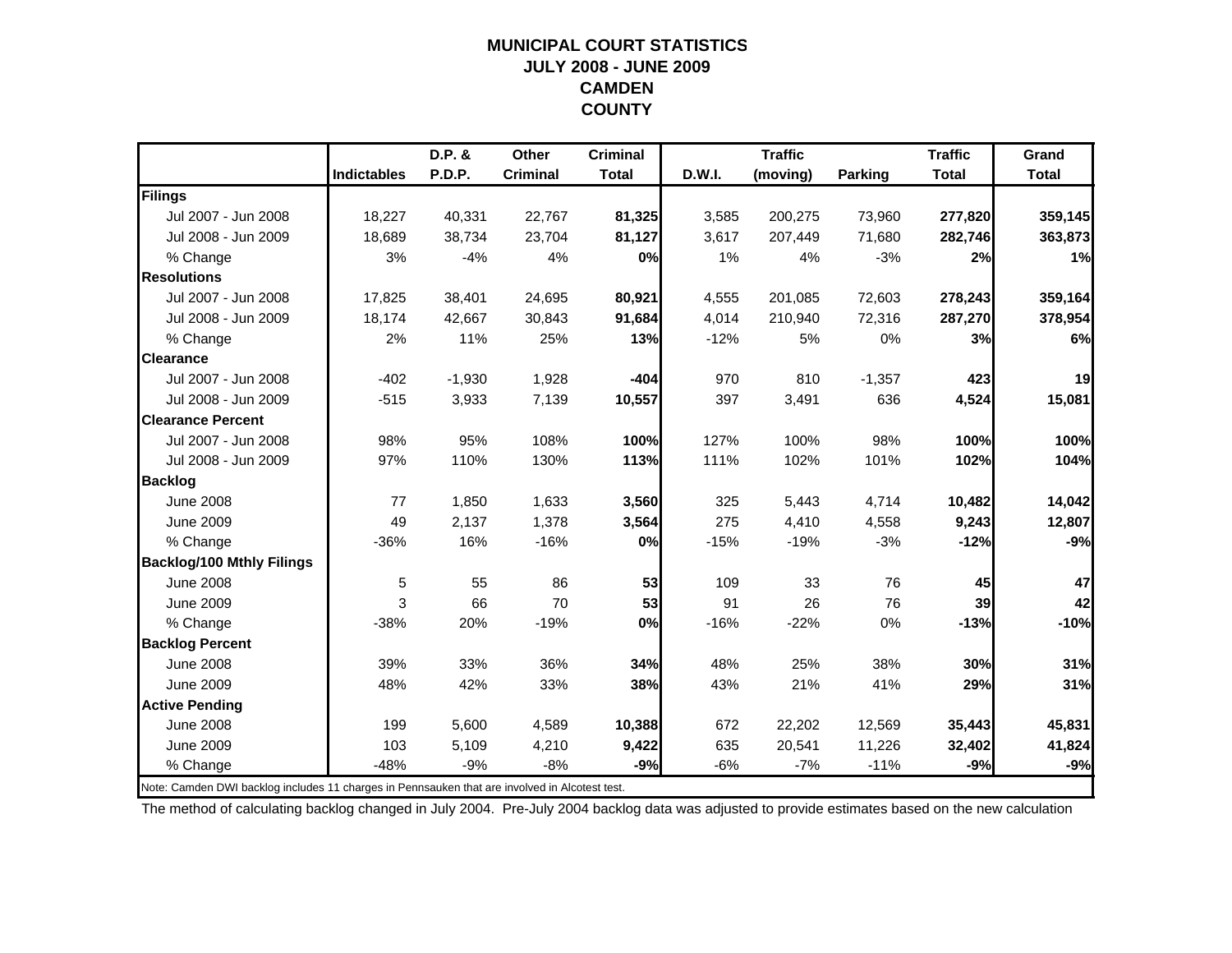## **MUNICIPAL COURT STATISTICSJULY 2008 - JUNE 2009 CAPE MAY COUNTY**

|                                  |                    | D.P. & | Other           | <b>Criminal</b> |        | <b>Traffic</b> |         | <b>Traffic</b> | Grand        |
|----------------------------------|--------------------|--------|-----------------|-----------------|--------|----------------|---------|----------------|--------------|
|                                  | <b>Indictables</b> | P.D.P. | <b>Criminal</b> | <b>Total</b>    | D.W.I. | (moving)       | Parking | <b>Total</b>   | <b>Total</b> |
| Filings                          |                    |        |                 |                 |        |                |         |                |              |
| Jul 2007 - Jun 2008              | 3,735              | 6,727  | 6,722           | 17,184          | 1,030  | 28,546         | 40,339  | 69,915         | 87,099       |
| Jul 2008 - Jun 2009              | 3,383              | 6,421  | 7,790           | 17,594          | 1,096  | 30,167         | 43,201  | 74,464         | 92,058       |
| % Change                         | $-9%$              | $-5%$  | 16%             | 2%              | 6%     | 6%             | 7%      | 7%             | 6%           |
| <b>Resolutions</b>               |                    |        |                 |                 |        |                |         |                |              |
| Jul 2007 - Jun 2008              | 3,650              | 5,998  | 7,004           | 16,652          | 1,164  | 28,375         | 41,548  | 71,087         | 87,739       |
| Jul 2008 - Jun 2009              | 3,336              | 5,894  | 8,556           | 17,786          | 1,131  | 30,475         | 44,599  | 76,205         | 93,991       |
| % Change                         | $-9%$              | $-2%$  | 22%             | 7%              | $-3%$  | 7%             | 7%      | 7%             | 7%           |
| <b>Clearance</b>                 |                    |        |                 |                 |        |                |         |                |              |
| Jul 2007 - Jun 2008              | $-85$              | $-729$ | 282             | $-532$          | 134    | $-171$         | 1,209   | 1,172          | 640          |
| Jul 2008 - Jun 2009              | $-47$              | $-527$ | 766             | 192             | 35     | 308            | 1,398   | 1,741          | 1,933        |
| <b>Clearance Percent</b>         |                    |        |                 |                 |        |                |         |                |              |
| Jul 2007 - Jun 2008              | 98%                | 89%    | 104%            | 97%             | 113%   | 99%            | 103%    | 102%           | 101%         |
| Jul 2008 - Jun 2009              | 99%                | 92%    | 110%            | 101%            | 103%   | 101%           | 103%    | 102%           | 102%         |
| <b>Backlog</b>                   |                    |        |                 |                 |        |                |         |                |              |
| <b>June 2008</b>                 | $\mathbf 1$        | 245    | 100             | 346             | 82     | 688            | 3,466   | 4,236          | 4,582        |
| <b>June 2009</b>                 | 1                  | 222    | 73              | 296             | 76     | 573            | 2,424   | 3,073          | 3,369        |
| % Change                         | 0%                 | $-9%$  | $-27%$          | $-14%$          | $-7%$  | $-17%$         | $-30%$  | $-27%$         | $-26%$       |
| <b>Backlog/100 Mthly Filings</b> |                    |        |                 |                 |        |                |         |                |              |
| <b>June 2008</b>                 | 0                  | 44     | 18              | 24              | 96     | 29             | 103     | 73             | 63           |
| <b>June 2009</b>                 | 0                  | 41     | 11              | 20              | 83     | 23             | 67      | 50             | 44           |
| % Change                         | 10%                | $-5%$  | $-37%$          | $-16%$          | $-13%$ | $-21%$         | $-35%$  | $-32%$         | $-30%$       |
| <b>Backlog Percent</b>           |                    |        |                 |                 |        |                |         |                |              |
| <b>June 2008</b>                 | 7%                 | 26%    | 8%              | 16%             | 36%    | 18%            | 35%     | 30%            | 28%          |
| <b>June 2009</b>                 | 5%                 | 25%    | 7%              | 15%             | 32%    | 17%            | 29%     | 25%            | 24%          |
| <b>Active Pending</b>            |                    |        |                 |                 |        |                |         |                |              |
| <b>June 2008</b>                 | 15                 | 925    | 1,249           | 2,189           | 225    | 3,736          | 10,001  | 13,962         | 16,151       |
| <b>June 2009</b>                 | 19                 | 888    | 1,058           | 1,965           | 241    | 3,356          | 8,472   | 12,069         | 14,034       |
| % Change                         | 27%                | $-4%$  | $-15%$          | $-10%$          | 7%     | $-10%$         | $-15%$  | $-14%$         | $-13%$       |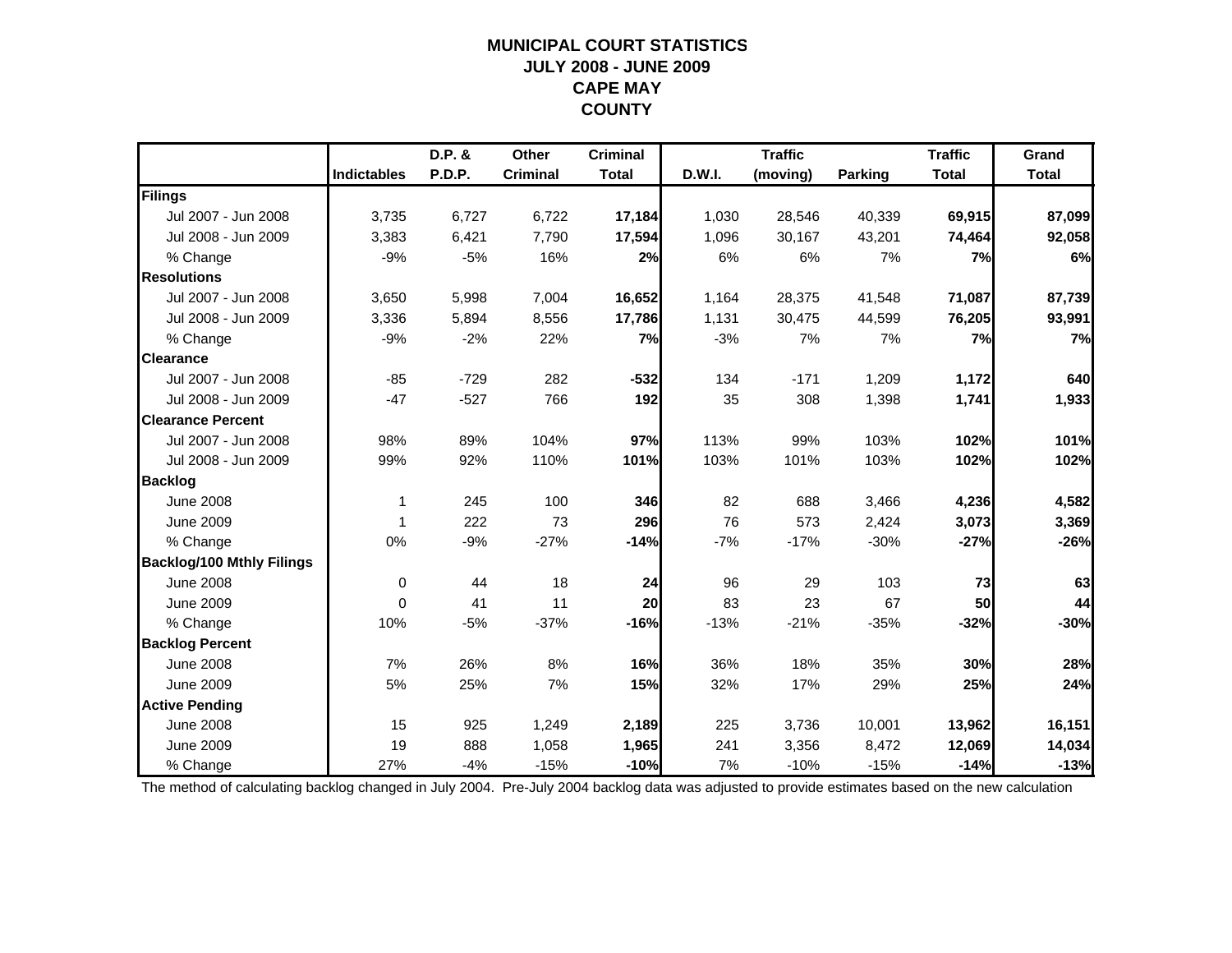## **MUNICIPAL COURT STATISTICSJULY 2008 - JUNE 2009 CUMBERLAND COUNTY**

|                                  |                    | D.P. &        | Other           | <b>Criminal</b> |        | <b>Traffic</b> |         | <b>Traffic</b> | Grand        |
|----------------------------------|--------------------|---------------|-----------------|-----------------|--------|----------------|---------|----------------|--------------|
|                                  | <b>Indictables</b> | <b>P.D.P.</b> | <b>Criminal</b> | <b>Total</b>    | D.W.I. | (moving)       | Parking | <b>Total</b>   | <b>Total</b> |
| Filings                          |                    |               |                 |                 |        |                |         |                |              |
| Jul 2007 - Jun 2008              | 7,446              | 15,985        | 6,305           | 29,736          | 1,047  | 38,265         | 7,798   | 47,110         | 76,846       |
| Jul 2008 - Jun 2009              | 7.589              | 16,475        | 5,189           | 29,253          | 1,055  | 41,330         | 5,583   | 47,968         | 77,221       |
| % Change                         | 2%                 | 3%            | $-18%$          | $-2%$           | 1%     | 8%             | $-28%$  | 2%             | 0%           |
| <b>Resolutions</b>               |                    |               |                 |                 |        |                |         |                |              |
| Jul 2007 - Jun 2008              | 7,363              | 14,944        | 7,200           | 29,507          | 1,346  | 38,793         | 7,841   | 47,980         | 77,487       |
| Jul 2008 - Jun 2009              | 7,513              | 14,007        | 5,721           | 27,241          | 1,103  | 41,098         | 5,634   | 47,835         | 75,076       |
| % Change                         | 2%                 | $-6%$         | $-21%$          | $-8%$           | $-18%$ | 6%             | $-28%$  | 0%             | $-3%$        |
| <b>Clearance</b>                 |                    |               |                 |                 |        |                |         |                |              |
| Jul 2007 - Jun 2008              | $-83$              | $-1,041$      | 895             | $-229$          | 299    | 528            | 43      | 870            | 641          |
| Jul 2008 - Jun 2009              | $-76$              | $-2,468$      | 532             | $-2,012$        | 48     | $-232$         | 51      | $-133$         | $-2,145$     |
| <b>Clearance Percent</b>         |                    |               |                 |                 |        |                |         |                |              |
| Jul 2007 - Jun 2008              | 99%                | 93%           | 114%            | 99%             | 129%   | 101%           | 101%    | 102%           | 101%         |
| Jul 2008 - Jun 2009              | 99%                | 85%           | 110%            | 93%             | 105%   | 99%            | 101%    | 100%           | 97%          |
| <b>Backlog</b>                   |                    |               |                 |                 |        |                |         |                |              |
| <b>June 2008</b>                 | 3                  | 1,322         | 910             | 2,235           | 100    | 1,482          | 997     | 2,579          | 4,814        |
| <b>June 2009</b>                 | 18                 | 1,281         | 1,527           | 2,826           | 98     | 1,821          | 1,285   | 3,204          | 6,030        |
| % Change                         | 500%               | $-3%$         | 68%             | 26%             | $-2%$  | 23%            | 29%     | 24%            | 25%          |
| <b>Backlog/100 Mthly Filings</b> |                    |               |                 |                 |        |                |         |                |              |
| <b>June 2008</b>                 | $\mathbf 0$        | 99            | 173             | 90              | 115    | 46             | 153     | 66             | 75           |
| <b>June 2009</b>                 | 3                  | 93            | 353             | 116             | 111    | 53             | 276     | 80             | 94           |
| % Change                         | 489%               | $-6%$         | 104%            | 29%             | $-3%$  | 14%            | 80%     | 22%            | 25%          |
| <b>Backlog Percent</b>           |                    |               |                 |                 |        |                |         |                |              |
| <b>June 2008</b>                 | 5%                 | 52%           | 54%             | 53%             | 56%    | 31%            | 60%     | 39%            | 44%          |
| <b>June 2009</b>                 | 26%                | 51%           | 75%             | 62%             | 54%    | 37%            | 77%     | 47%            | 53%          |
| <b>Active Pending</b>            |                    |               |                 |                 |        |                |         |                |              |
| <b>June 2008</b>                 | 59                 | 2,524         | 1,672           | 4,255           | 178    | 4,763          | 1,651   | 6,592          | 10,847       |
| <b>June 2009</b>                 | 69                 | 2,499         | 2,027           | 4,595           | 181    | 4,923          | 1,664   | 6,768          | 11,363       |
| % Change                         | 17%                | $-1%$         | 21%             | 8%              | 2%     | 3%             | 1%      | 3%             | 5%           |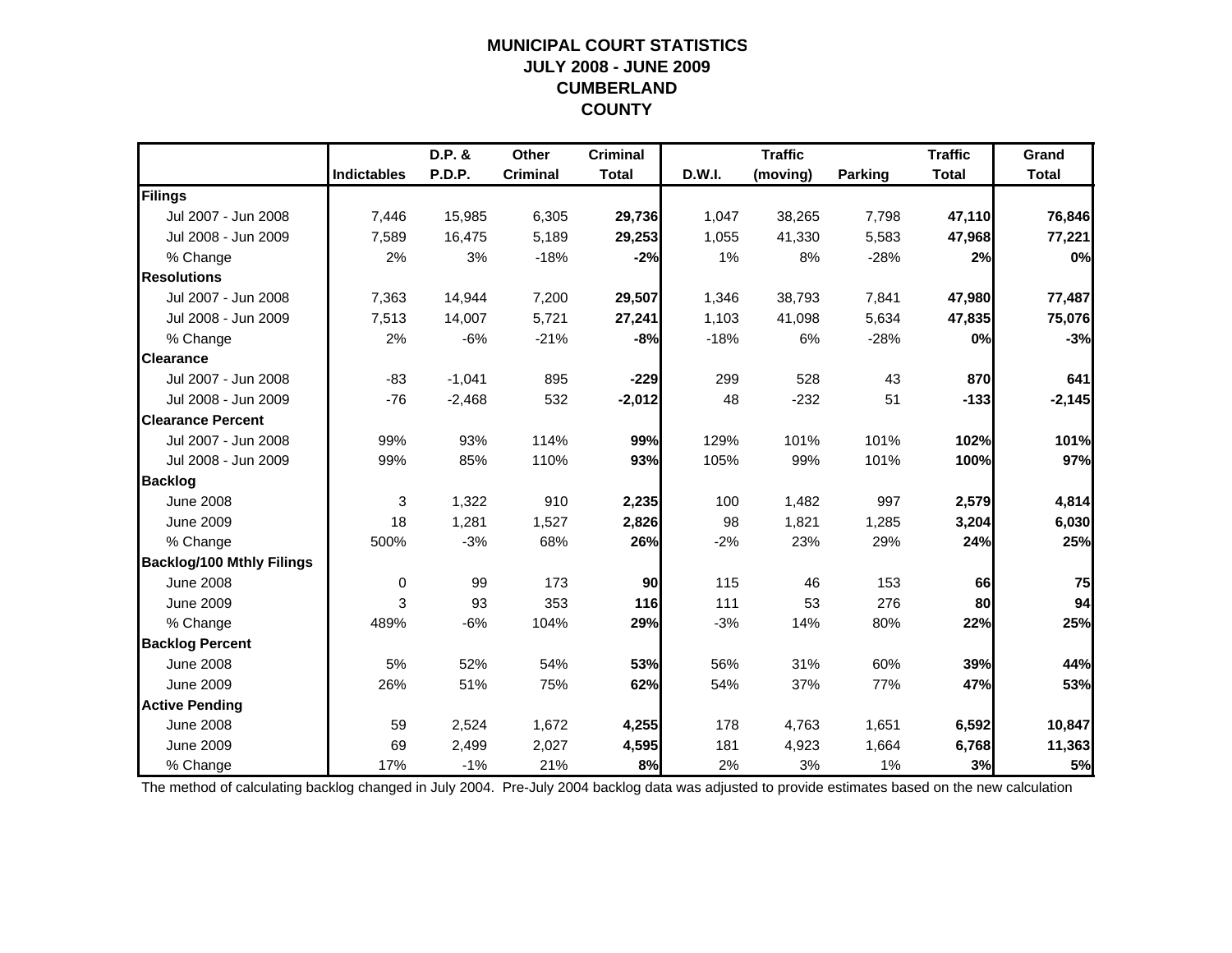## **MUNICIPAL COURT STATISTICSJULY 2008 - JUNE 2009 ESSEX COUNTY**

|                                  |                    | D.P. &   | Other           | <b>Criminal</b> |        | <b>Traffic</b> |         | <b>Traffic</b> | Grand        |
|----------------------------------|--------------------|----------|-----------------|-----------------|--------|----------------|---------|----------------|--------------|
|                                  | <b>Indictables</b> | P.D.P.   | <b>Criminal</b> | <b>Total</b>    | D.W.I. | (moving)       | Parking | <b>Total</b>   | <b>Total</b> |
| Filings                          |                    |          |                 |                 |        |                |         |                |              |
| Jul 2007 - Jun 2008              | 32,888             | 47,697   | 99,795          | 180,380         | 1,387  | 259,106        | 572,974 | 833,467        | 1,013,847    |
| Jul 2008 - Jun 2009              | 31,743             | 61,053   | 68,710          | 161,506         | 1,453  | 275,464        | 546,179 | 823,096        | 984,602      |
| % Change                         | $-3%$              | 28%      | $-31%$          | $-10%$          | 5%     | 6%             | $-5%$   | $-1%$          | $-3%$        |
| <b>Resolutions</b>               |                    |          |                 |                 |        |                |         |                |              |
| Jul 2007 - Jun 2008              | 32,359             | 43,706   | 70,090          | 146,155         | 1,434  | 259,121        | 590,210 | 850,765        | 996,920      |
| Jul 2008 - Jun 2009              | 30,387             | 57,333   | 67,815          | 155,535         | 1,498  | 275,674        | 572,848 | 850,020        | 1,005,555    |
| % Change                         | $-6%$              | 31%      | $-3%$           | 6%              | 4%     | 6%             | $-3%$   | 0%             | 1%           |
| <b>Clearance</b>                 |                    |          |                 |                 |        |                |         |                |              |
| Jul 2007 - Jun 2008              | $-529$             | $-3,991$ | $-29,705$       | $-34,225$       | 47     | 15             | 17,236  | 17,298         | $-16,927$    |
| Jul 2008 - Jun 2009              | $-1,356$           | $-3,720$ | $-895$          | $-5,971$        | 45     | 210            | 26,669  | 26,924         | 20,953       |
| <b>Clearance Percent</b>         |                    |          |                 |                 |        |                |         |                |              |
| Jul 2007 - Jun 2008              | 98%                | 92%      | 70%             | 81%             | 103%   | 100%           | 103%    | 102%           | 98%          |
| Jul 2008 - Jun 2009              | 96%                | 94%      | 99%             | 96%             | 103%   | 100%           | 105%    | 103%           | 102%         |
| <b>Backlog</b>                   |                    |          |                 |                 |        |                |         |                |              |
| <b>June 2008</b>                 | 6                  | 3,371    | 5,829           | 9,206           | 63     | 2,654          | 31,786  | 34,503         | 43,709       |
| <b>June 2009</b>                 | 141                | 3,722    | 3,687           | 7,550           | 60     | 3,354          | 23,231  | 26,645         | 34,195       |
| % Change                         | 2250%              | 10%      | $-37%$          | $-18%$          | $-5%$  | 26%            | $-27%$  | $-23%$         | $-22%$       |
| <b>Backlog/100 Mthly Filings</b> |                    |          |                 |                 |        |                |         |                |              |
| <b>June 2008</b>                 | 0                  | 85       | 70              | 61              | 55     | 12             | 67      | 50             | 52           |
| <b>June 2009</b>                 | 5                  | 73       | 64              | 56              | 50     | 15             | 51      | 39             | 42           |
| % Change                         | 2335%              | $-14%$   | $-8%$           | $-8%$           | $-9%$  | 19%            | $-23%$  | $-22%$         | $-19%$       |
| <b>Backlog Percent</b>           |                    |          |                 |                 |        |                |         |                |              |
| <b>June 2008</b>                 | 10%                | 46%      | 53%             | 50%             | 34%    | 14%            | 43%     | 37%            | 39%          |
| <b>June 2009</b>                 | 46%                | 50%      | 32%             | 39%             | 32%    | 16%            | 37%     | 32%            | 33%          |
| <b>Active Pending</b>            |                    |          |                 |                 |        |                |         |                |              |
| <b>June 2008</b>                 | 62                 | 7,351    | 11,090          | 18,503          | 188    | 19,250         | 74,469  | 93,907         | 112,410      |
| <b>June 2009</b>                 | 306                | 7,469    | 11,630          | 19,405          | 190    | 20,800         | 63,084  | 84,074         | 103,479      |
| % Change                         | 394%               | 2%       | 5%              | 5%              | 1%     | 8%             | $-15%$  | $-10%$         | $-8%$        |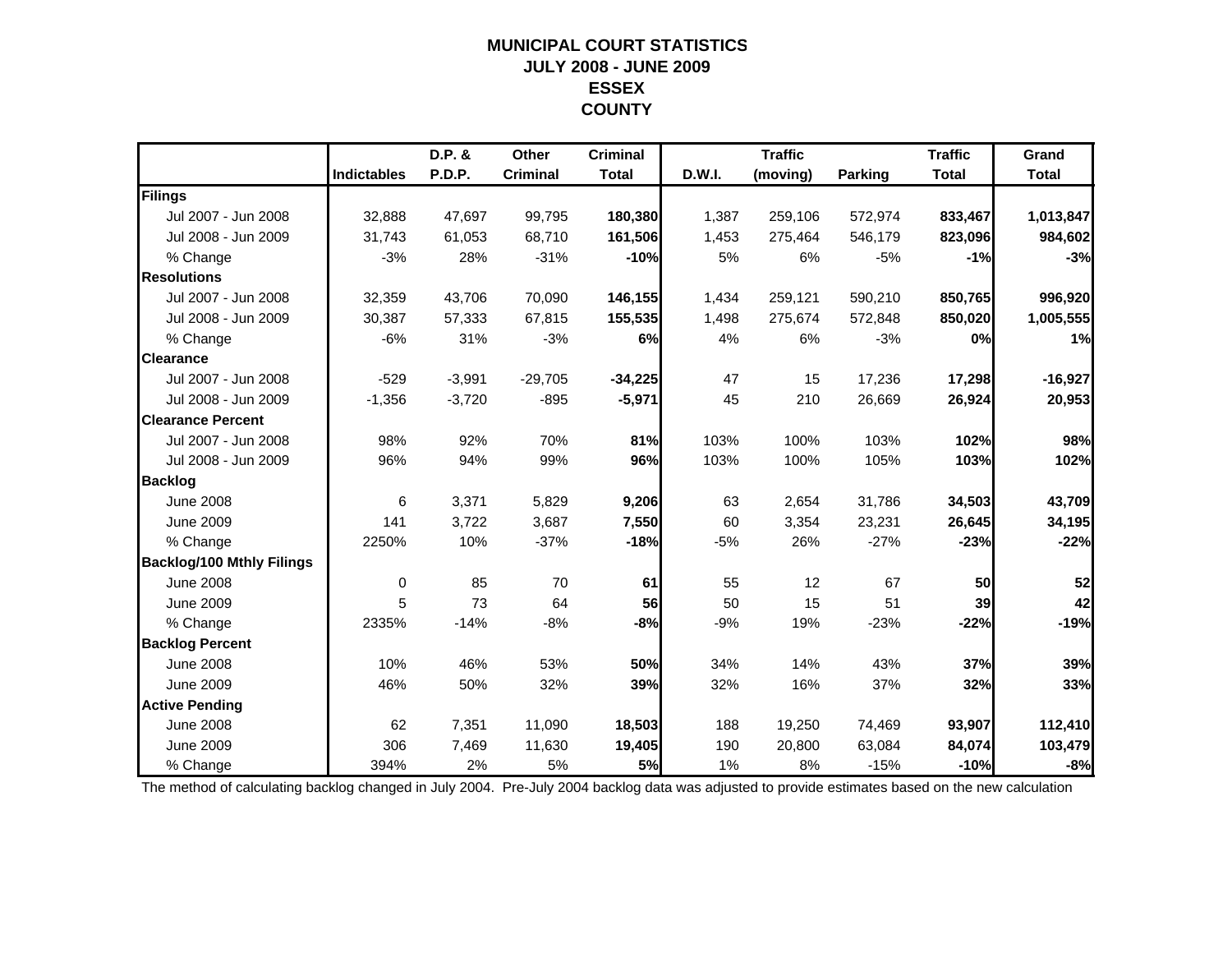## **MUNICIPAL COURT STATISTICSJULY 2008 - JUNE 2009 GLOUCESTER COUNTY**

|                                  |                    | D.P. &        | Other           | <b>Criminal</b> |        | <b>Traffic</b> |         | <b>Traffic</b> | Grand        |
|----------------------------------|--------------------|---------------|-----------------|-----------------|--------|----------------|---------|----------------|--------------|
|                                  | <b>Indictables</b> | <b>P.D.P.</b> | <b>Criminal</b> | <b>Total</b>    | D.W.I. | (moving)       | Parking | <b>Total</b>   | <b>Total</b> |
| Filings                          |                    |               |                 |                 |        |                |         |                |              |
| Jul 2007 - Jun 2008              | 6,836              | 21,435        | 5,506           | 33,777          | 1,679  | 98,868         | 8,800   | 109,347        | 143,124      |
| Jul 2008 - Jun 2009              | 6,884              | 21,463        | 6,888           | 35,235          | 1,696  | 94,127         | 9,007   | 104,830        | 140,065      |
| % Change                         | 1%                 | 0%            | 25%             | 4%              | 1%     | $-5%$          | 2%      | $-4%$          | $-2%$        |
| <b>Resolutions</b>               |                    |               |                 |                 |        |                |         |                |              |
| Jul 2007 - Jun 2008              | 6,775              | 20,344        | 7,347           | 34,466          | 2,128  | 99,827         | 8,554   | 110,509        | 144,975      |
| Jul 2008 - Jun 2009              | 6,803              | 21,423        | 8,960           | 37,186          | 1,863  | 95,201         | 8,932   | 105,996        | 143,182      |
| % Change                         | 0%                 | 5%            | 22%             | 8%              | $-12%$ | $-5%$          | 4%      | $-4%$          | $-1%$        |
| <b>Clearance</b>                 |                    |               |                 |                 |        |                |         |                |              |
| Jul 2007 - Jun 2008              | $-61$              | $-1,091$      | 1,841           | 689             | 449    | 959            | $-246$  | 1,162          | 1,851        |
| Jul 2008 - Jun 2009              | $-81$              | $-40$         | 2,072           | 1,951           | 167    | 1,074          | $-75$   | 1,166          | 3,117        |
| <b>Clearance Percent</b>         |                    |               |                 |                 |        |                |         |                |              |
| Jul 2007 - Jun 2008              | 99%                | 95%           | 133%            | 102%            | 127%   | 101%           | 97%     | 101%           | 101%         |
| Jul 2008 - Jun 2009              | 99%                | 100%          | 130%            | 106%            | 110%   | 101%           | 99%     | 101%           | 102%         |
| <b>Backlog</b>                   |                    |               |                 |                 |        |                |         |                |              |
| <b>June 2008</b>                 | $\overline{2}$     | 1,426         | 252             | 1,680           | 118    | 2,173          | 751     | 3,042          | 4,722        |
| <b>June 2009</b>                 | $\mathbf{0}$       | 1,404         | 406             | 1,810           | 100    | 1,992          | 773     | 2,865          | 4,675        |
| % Change                         | $-100%$            | $-2%$         | 61%             | 8%              | $-15%$ | $-8%$          | 3%      | $-6%$          | $-1%$        |
| <b>Backlog/100 Mthly Filings</b> |                    |               |                 |                 |        |                |         |                |              |
| <b>June 2008</b>                 | 0                  | 80            | 55              | 60              | 84     | 26             | 102     | 33             | 40           |
| <b>June 2009</b>                 | $\Omega$           | 78            | 71              | 62              | 71     | 25             | 103     | 33             | 40           |
| % Change                         | $-100%$            | $-2%$         | 29%             | 3%              | $-16%$ | $-4%$          | 1%      | $-2%$          | 1%           |
| <b>Backlog Percent</b>           |                    |               |                 |                 |        |                |         |                |              |
| <b>June 2008</b>                 | 29%                | 45%           | 31%             | 42%             | 40%    | 20%            | 57%     | 24%            | 29%          |
| <b>June 2009</b>                 | 0%                 | 48%           | 33%             | 43%             | 40%    | 20%            | 56%     | 24%            | 29%          |
| <b>Active Pending</b>            |                    |               |                 |                 |        |                |         |                |              |
| <b>June 2008</b>                 | $\overline{7}$     | 3,147         | 824             | 3,978           | 295    | 10,942         | 1,318   | 12,555         | 16,533       |
| <b>June 2009</b>                 | 29                 | 2,945         | 1,230           | 4,204           | 253    | 10,163         | 1,376   | 11,792         | 15,996       |
| % Change                         | 314%               | $-6%$         | 49%             | 6%              | $-14%$ | $-7%$          | 4%      | $-6%$          | $-3%$        |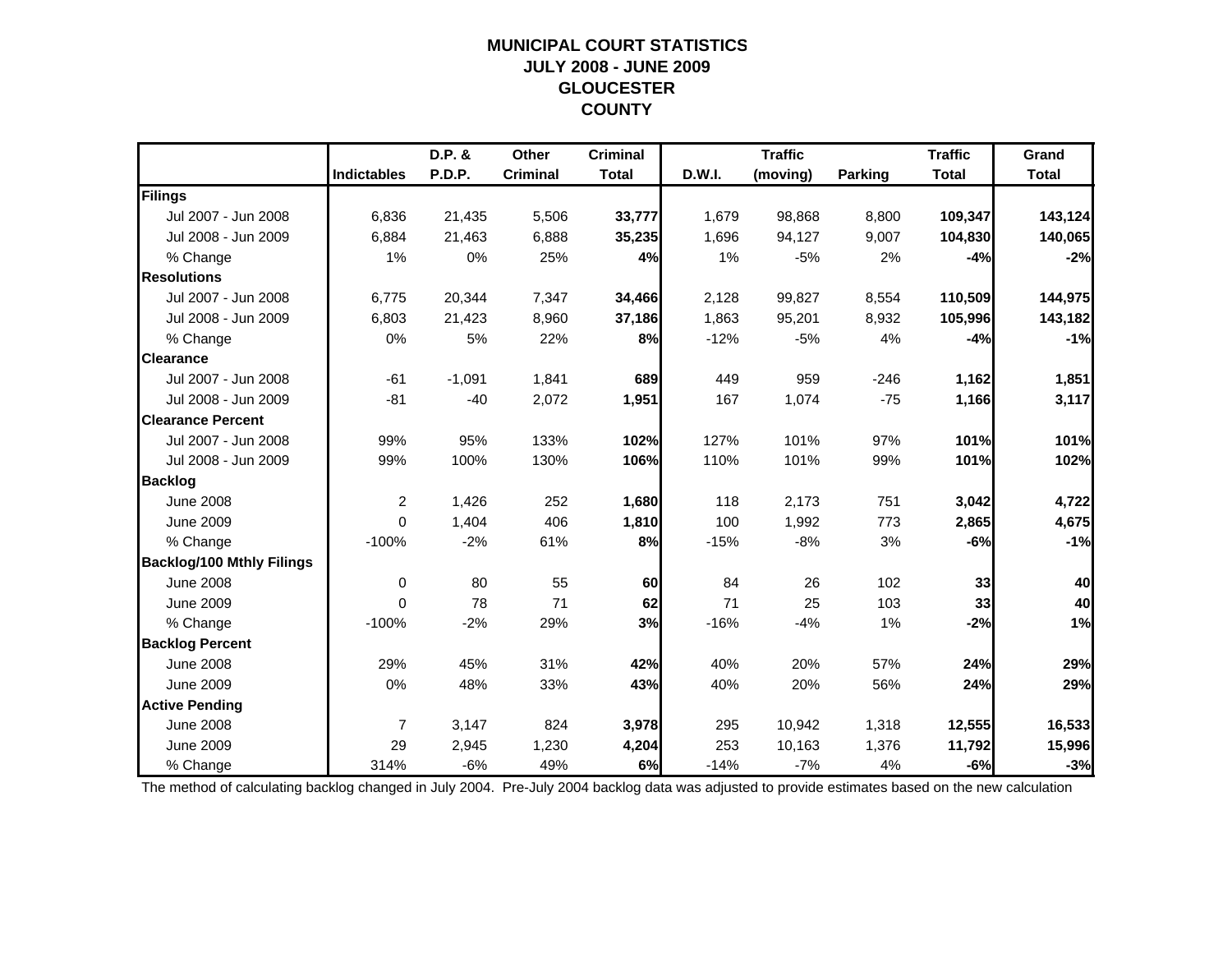#### **MUNICIPAL COURT STATISTICS JULY 2008 - JUNE 2009 HUDSON COUNTY**

|                                  |                    | D.P. &   | Other           | <b>Criminal</b> |        | <b>Traffic</b> |          | <b>Traffic</b> | Grand        |
|----------------------------------|--------------------|----------|-----------------|-----------------|--------|----------------|----------|----------------|--------------|
|                                  | <b>Indictables</b> | P.D.P.   | <b>Criminal</b> | <b>Total</b>    | D.W.I. | (moving)       | Parking  | <b>Total</b>   | <b>Total</b> |
| Filings                          |                    |          |                 |                 |        |                |          |                |              |
| Jul 2007 - Jun 2008              | 17,528             | 26,626   | 37,570          | 81,724          | 1,085  | 137,482        | 967,600  | 1,106,167      | 1,187,891    |
| Jul 2008 - Jun 2009              | 17,761             | 27,384   | 38,344          | 83,489          | 1,253  | 134,526        | 871,853  | 1,007,632      | 1,091,121    |
| % Change                         | 1%                 | 3%       | 2%              | 2%              | 15%    | $-2%$          | $-10%$   | $-9%$          | $-8%$        |
| <b>Resolutions</b>               |                    |          |                 |                 |        |                |          |                |              |
| Jul 2007 - Jun 2008              | 17,183             | 23,463   | 30,594          | 71,240          | 1,092  | 135,809        | 965,545  | 1,102,446      | 1,173,686    |
| Jul 2008 - Jun 2009              | 17.246             | 24,146   | 34,933          | 76,325          | 1,296  | 140,069        | 915,495  | 1,056,860      | 1,133,185    |
| % Change                         | 0%                 | 3%       | 14%             | 7%              | 19%    | 3%             | $-5%$    | $-4%$          | $-3%$        |
| <b>Clearance</b>                 |                    |          |                 |                 |        |                |          |                |              |
| Jul 2007 - Jun 2008              | $-345$             | $-3,163$ | $-6,976$        | $-10,484$       | 7      | $-1,673$       | $-2,055$ | $-3,721$       | $-14,205$    |
| Jul 2008 - Jun 2009              | $-515$             | $-3,238$ | $-3,411$        | $-7,164$        | 43     | 5,543          | 43,642   | 49,228         | 42,064       |
| <b>Clearance Percent</b>         |                    |          |                 |                 |        |                |          |                |              |
| Jul 2007 - Jun 2008              | 98%                | 88%      | 81%             | 87%             | 101%   | 99%            | 100%     | 100%           | 99%          |
| Jul 2008 - Jun 2009              | 97%                | 88%      | 91%             | 91%             | 103%   | 104%           | 105%     | 105%           | 104%         |
| <b>Backlog</b>                   |                    |          |                 |                 |        |                |          |                |              |
| <b>June 2008</b>                 | 9                  | 1,829    | 5,466           | 7,304           | 41     | 4,279          | 172,642  | 176,962        | 184,266      |
| <b>June 2009</b>                 | $\overline{7}$     | 1,444    | 1,706           | 3,157           | 47     | 2,036          | 156,672  | 158,755        | 161,912      |
| % Change                         | $-22%$             | $-21%$   | $-69%$          | $-57%$          | 15%    | $-52%$         | $-9%$    | $-10%$         | $-12%$       |
| <b>Backlog/100 Mthly Filings</b> |                    |          |                 |                 |        |                |          |                |              |
| <b>June 2008</b>                 | 1                  | 82       | 175             | 107             | 45     | 37             | 214      | 192            | 186          |
| <b>June 2009</b>                 | $\Omega$           | 63       | 53              | 45              | 45     | 18             | 216      | 189            | 178          |
| % Change                         | $-23%$             | $-23%$   | $-69%$          | $-58%$          | $-1%$  | $-51%$         | 1%       | $-2%$          | $-4%$        |
| <b>Backlog Percent</b>           |                    |          |                 |                 |        |                |          |                |              |
| <b>June 2008</b>                 | 18%                | 53%      | 58%             | 56%             | 27%    | 28%            | 70%      | 68%            | 67%          |
| <b>June 2009</b>                 | 20%                | 47%      | 34%             | 39%             | 30%    | 18%            | 71%      | 68%            | 67%          |
| <b>Active Pending</b>            |                    |          |                 |                 |        |                |          |                |              |
| <b>June 2008</b>                 | 51                 | 3,473    | 9,460           | 12,984          | 154    | 15,266         | 244.902  | 260,322        | 273,306      |
| <b>June 2009</b>                 | 35                 | 3,089    | 5,005           | 8,129           | 159    | 11,345         | 221,970  | 233,474        | 241,603      |
| % Change                         | $-31%$             | $-11%$   | $-47%$          | $-37%$          | 3%     | $-26%$         | $-9%$    | $-10%$         | $-12%$       |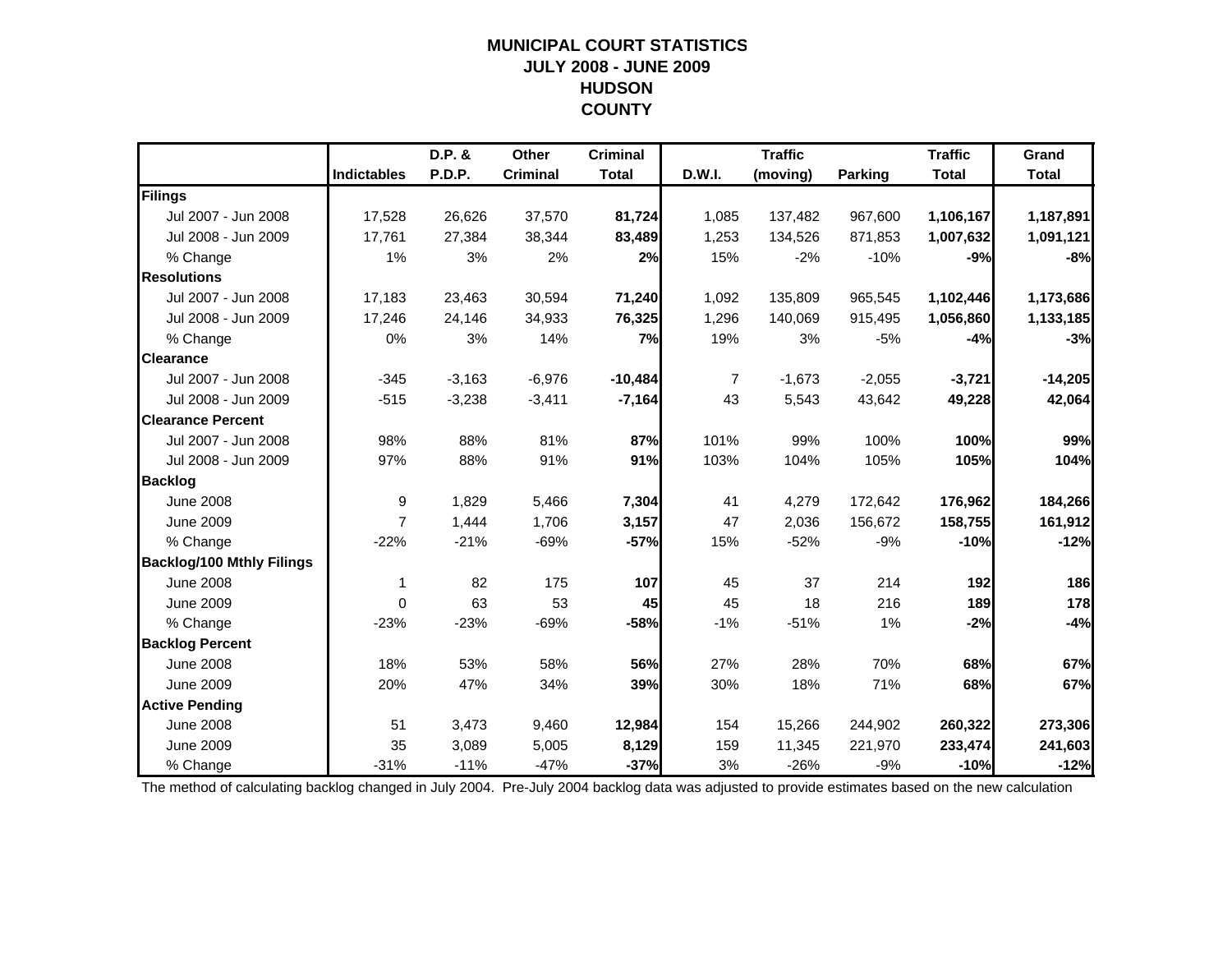## **MUNICIPAL COURT STATISTICSJULY 2008 - JUNE 2009 HUNTERDON COUNTY**

|                                  |                    | D.P. &        | Other           | <b>Criminal</b> |        | <b>Traffic</b> |         | <b>Traffic</b> | Grand        |
|----------------------------------|--------------------|---------------|-----------------|-----------------|--------|----------------|---------|----------------|--------------|
|                                  | <b>Indictables</b> | <b>P.D.P.</b> | <b>Criminal</b> | <b>Total</b>    | D.W.I. | (moving)       | Parking | <b>Total</b>   | <b>Total</b> |
| Filings                          |                    |               |                 |                 |        |                |         |                |              |
| Jul 2007 - Jun 2008              | 1,509              | 3,647         | 1,524           | 6,680           | 927    | 47,300         | 8,716   | 56,943         | 63,623       |
| Jul 2008 - Jun 2009              | 1.419              | 3,926         | 1,543           | 6,888           | 869    | 43,632         | 7,810   | 52,311         | 59,199       |
| % Change                         | $-6%$              | 8%            | 1%              | 3%              | $-6%$  | $-8%$          | $-10%$  | $-8%$          | $-7%$        |
| <b>Resolutions</b>               |                    |               |                 |                 |        |                |         |                |              |
| Jul 2007 - Jun 2008              | 1,471              | 2,715         | 1,686           | 5,872           | 1,007  | 46,824         | 8,787   | 56,618         | 62,490       |
| Jul 2008 - Jun 2009              | 1,394              | 2,819         | 1,790           | 6,003           | 1,054  | 43,805         | 7,887   | 52,746         | 58,749       |
| % Change                         | $-5%$              | 4%            | 6%              | 2%              | 5%     | $-6%$          | $-10%$  | $-7%$          | $-6%$        |
| <b>Clearance</b>                 |                    |               |                 |                 |        |                |         |                |              |
| Jul 2007 - Jun 2008              | $-38$              | $-932$        | 162             | $-808$          | 80     | $-476$         | 71      | $-325$         | $-1,133$     |
| Jul 2008 - Jun 2009              | $-25$              | $-1,107$      | 247             | $-885$          | 185    | 173            | 77      | 435            | $-450$       |
| <b>Clearance Percent</b>         |                    |               |                 |                 |        |                |         |                |              |
| Jul 2007 - Jun 2008              | 97%                | 74%           | 111%            | 88%             | 109%   | 99%            | 101%    | 99%            | 98%          |
| Jul 2008 - Jun 2009              | 98%                | 72%           | 116%            | 87%             | 121%   | 100%           | 101%    | 101%           | 99%          |
| <b>Backlog</b>                   |                    |               |                 |                 |        |                |         |                |              |
| <b>June 2008</b>                 | 10                 | 447           | 173             | 630             | 158    | 2,324          | 975     | 3,457          | 4,087        |
| <b>June 2009</b>                 | 4                  | 599           | 200             | 803             | 148    | 2,308          | 967     | 3,423          | 4,226        |
| % Change                         | $-60%$             | 34%           | 16%             | 27%             | $-6%$  | $-1%$          | $-1%$   | $-1%$          | 3%           |
| <b>Backlog/100 Mthly Filings</b> |                    |               |                 |                 |        |                |         |                |              |
| <b>June 2008</b>                 | 8                  | 147           | 136             | $113$           | 205    | 59             | 134     | 73             | 77           |
| <b>June 2009</b>                 | 3                  | 183           | 156             | 140             | 204    | 63             | 149     | 79             | 86           |
| % Change                         | $-57%$             | 24%           | 14%             | 24%             | 0%     | 8%             | 11%     | 8%             | 11%          |
| <b>Backlog Percent</b>           |                    |               |                 |                 |        |                |         |                |              |
| <b>June 2008</b>                 | 43%                | 55%           | 62%             | 56%             | 55%    | 38%            | 63%     | 43%            | 45%          |
| <b>June 2009</b>                 | 36%                | 62%           | 65%             | 63%             | 55%    | 39%            | 69%     | 45%            | 48%          |
| <b>Active Pending</b>            |                    |               |                 |                 |        |                |         |                |              |
| <b>June 2008</b>                 | 23                 | 815           | 281             | 1,119           | 288    | 6,181          | 1,540   | 8,009          | 9,128        |
| <b>June 2009</b>                 | 11                 | 960           | 310             | 1,281           | 270    | 5,896          | 1,406   | 7,572          | 8,853        |
| % Change                         | $-52%$             | 18%           | 10%             | 14%             | $-6%$  | $-5%$          | $-9%$   | $-5%$          | $-3%$        |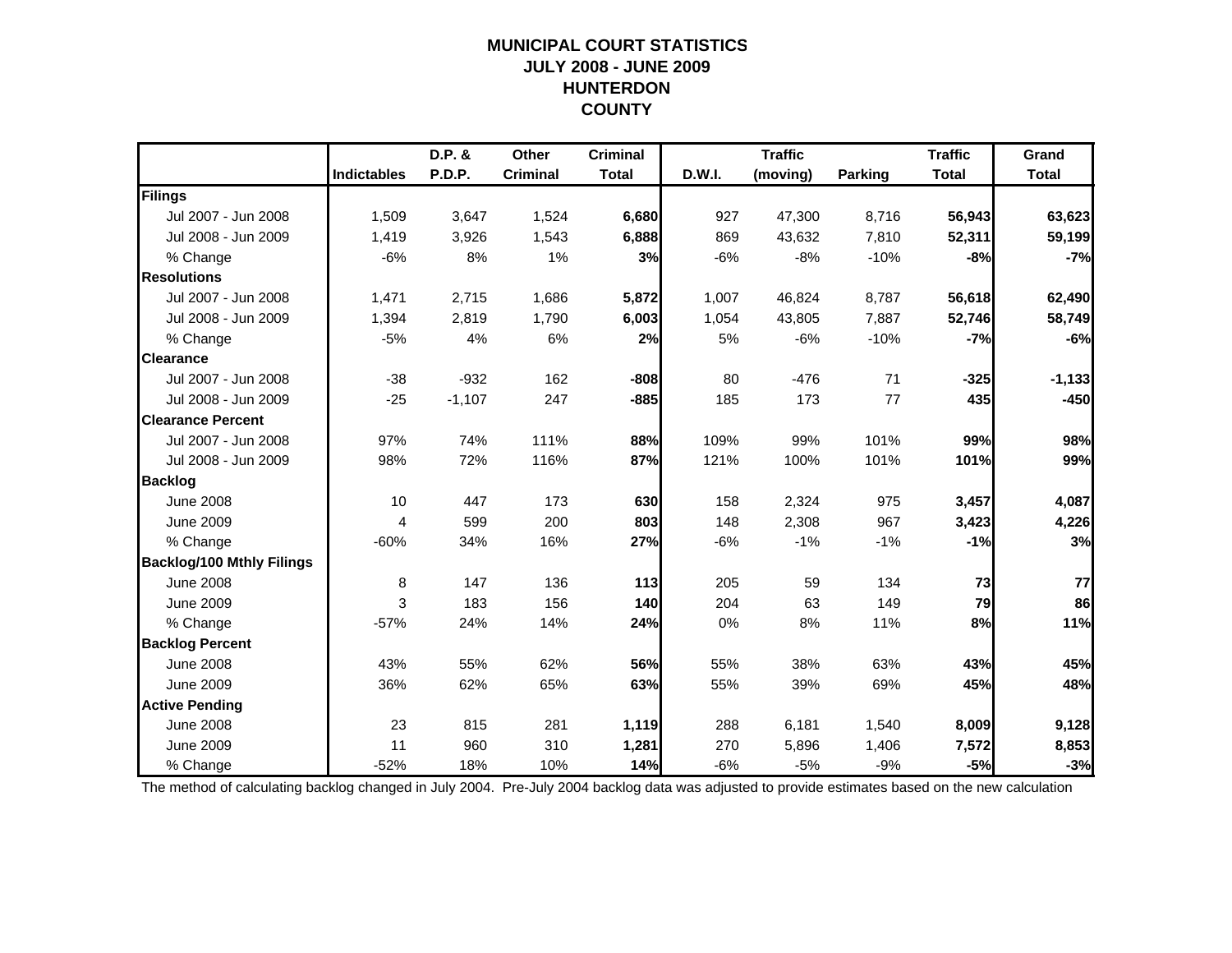## **MUNICIPAL COURT STATISTICSJULY 2008 - JUNE 2009 MERCER COUNTY**

|                                  |                    | D.P. &   | Other           | <b>Criminal</b> |        | <b>Traffic</b> |                | <b>Traffic</b> | Grand        |
|----------------------------------|--------------------|----------|-----------------|-----------------|--------|----------------|----------------|----------------|--------------|
|                                  | <b>Indictables</b> | P.D.P.   | <b>Criminal</b> | <b>Total</b>    | D.W.I. | (moving)       | <b>Parking</b> | <b>Total</b>   | <b>Total</b> |
| Filings                          |                    |          |                 |                 |        |                |                |                |              |
| Jul 2007 - Jun 2008              | 9,283              | 16,743   | 11,527          | 37,553          | 1,715  | 134,168        | 76,173         | 212,056        | 249,609      |
| Jul 2008 - Jun 2009              | 10,096             | 17,975   | 12,701          | 40,772          | 1,521  | 129,073        | 68,009         | 198,603        | 239,375      |
| % Change                         | 9%                 | 7%       | 10%             | 9%              | $-11%$ | $-4%$          | $-11%$         | $-6%$          | $-4%$        |
| <b>Resolutions</b>               |                    |          |                 |                 |        |                |                |                |              |
| Jul 2007 - Jun 2008              | 9,090              | 14,661   | 10,210          | 33,961          | 1,816  | 129,916        | 77,274         | 209,006        | 242,967      |
| Jul 2008 - Jun 2009              | 9.743              | 16,426   | 12,135          | 38,304          | 1.666  | 132,590        | 70,243         | 204,499        | 242,803      |
| % Change                         | 7%                 | 12%      | 19%             | 13%             | $-8%$  | 2%             | $-9%$          | $-2%$          | 0%           |
| <b>Clearance</b>                 |                    |          |                 |                 |        |                |                |                |              |
| Jul 2007 - Jun 2008              | $-193$             | $-2,082$ | $-1,317$        | $-3,592$        | 101    | $-4,252$       | 1,101          | $-3,050$       | $-6,642$     |
| Jul 2008 - Jun 2009              | $-353$             | $-1,549$ | $-566$          | $-2,468$        | 145    | 3,517          | 2,234          | 5,896          | 3,428        |
| <b>Clearance Percent</b>         |                    |          |                 |                 |        |                |                |                |              |
| Jul 2007 - Jun 2008              | 98%                | 88%      | 89%             | 90%             | 106%   | 97%            | 101%           | 99%            | 97%          |
| Jul 2008 - Jun 2009              | 97%                | 91%      | 96%             | 94%             | 110%   | 103%           | 103%           | 103%           | 101%         |
| <b>Backlog</b>                   |                    |          |                 |                 |        |                |                |                |              |
| <b>June 2008</b>                 | 6                  | 4,484    | 1,172           | 5,662           | 217    | 11,523         | 16,252         | 27,992         | 33,654       |
| <b>June 2009</b>                 | 6                  | 4,727    | 1,984           | 6,717           | 176    | 9,197          | 12,739         | 22,112         | 28,829       |
| % Change                         | 0%                 | 5%       | 69%             | 19%             | $-19%$ | $-20%$         | $-22%$         | $-21%$         | $-14%$       |
| <b>Backlog/100 Mthly Filings</b> |                    |          |                 |                 |        |                |                |                |              |
| <b>June 2008</b>                 | 1                  | 321      | 122             | 181             | 152    | 103            | 256            | 158            | 162          |
| <b>June 2009</b>                 | -1                 | 316      | 187             | 198             | 139    | 86             | 225            | 134            | 145          |
| % Change                         | $-8%$              | $-2%$    | 54%             | 9%              | $-9%$  | $-17%$         | $-12%$         | -16%           | $-11%$       |
| <b>Backlog Percent</b>           |                    |          |                 |                 |        |                |                |                |              |
| <b>June 2008</b>                 | 6%                 | 71%      | 40%             | 61%             | 56%    | 48%            | 74%            | 60%            | 61%          |
| <b>June 2009</b>                 | 6%                 | 71%      | 57%             | 65%             | 53%    | 45%            | 71%            | 57%            | 59%          |
| <b>Active Pending</b>            |                    |          |                 |                 |        |                |                |                |              |
| <b>June 2008</b>                 | 100                | 6,298    | 2,900           | 9,298           | 388    | 23,984         | 21,955         | 46,327         | 55,625       |
| <b>June 2009</b>                 | 106                | 6,652    | 3,500           | 10,258          | 333    | 20,620         | 17,982         | 38,935         | 49,193       |
| % Change                         | 6%                 | 6%       | 21%             | 10%             | $-14%$ | $-14%$         | $-18%$         | $-16%$         | $-12%$       |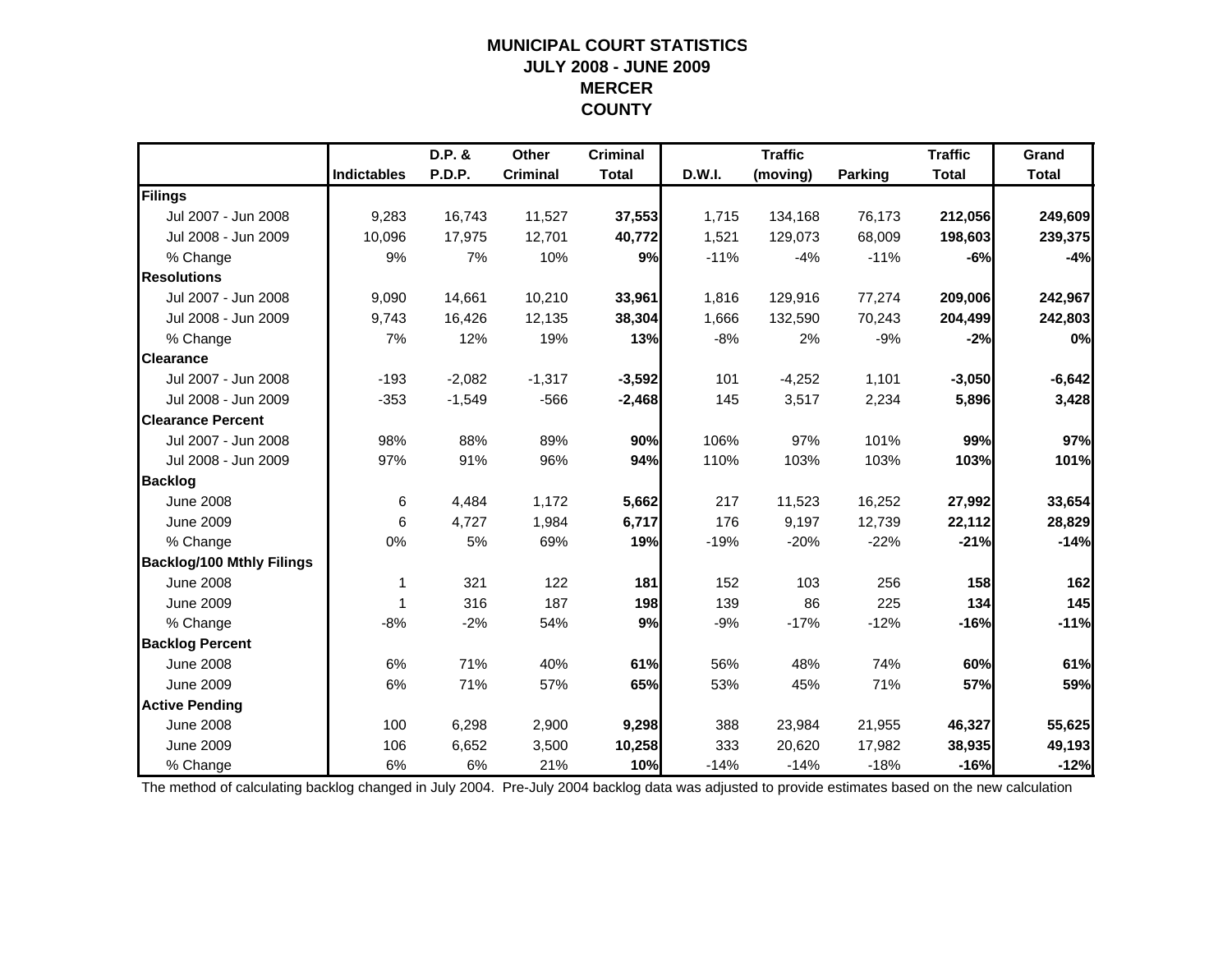#### **MUNICIPAL COURT STATISTICS JULY 2008 - JUNE 2009 MIDDLESEX COUNTY**

|                                  |                    | D.P. &   | Other           | <b>Criminal</b> |        | <b>Traffic</b> |                | <b>Traffic</b> | Grand        |
|----------------------------------|--------------------|----------|-----------------|-----------------|--------|----------------|----------------|----------------|--------------|
|                                  | <b>Indictables</b> | P.D.P.   | <b>Criminal</b> | <b>Total</b>    | D.W.I. | (moving)       | <b>Parking</b> | <b>Total</b>   | <b>Total</b> |
| Filings                          |                    |          |                 |                 |        |                |                |                |              |
| Jul 2007 - Jun 2008              | 11,151             | 26,288   | 14,260          | 51,699          | 2,963  | 259,920        | 126,689        | 389,572        | 441,271      |
| Jul 2008 - Jun 2009              | 11,328             | 26,116   | 14,602          | 52,046          | 2,758  | 232,522        | 120,172        | 355,452        | 407,498      |
| % Change                         | 2%                 | $-1%$    | 2%              | 1%              | $-7%$  | $-11%$         | $-5%$          | $-9%$          | $-8%$        |
| <b>Resolutions</b>               |                    |          |                 |                 |        |                |                |                |              |
| Jul 2007 - Jun 2008              | 10,724             | 21,087   | 16,699          | 48,510          | 3,268  | 259,062        | 125,113        | 387,443        | 435,953      |
| Jul 2008 - Jun 2009              | 10,818             | 21,797   | 18,122          | 50,737          | 3,672  | 240,298        | 117,573        | 361,543        | 412,280      |
| % Change                         | 1%                 | 3%       | 9%              | 5%              | 12%    | $-7%$          | $-6%$          | $-7%$          | $-5%$        |
| <b>Clearance</b>                 |                    |          |                 |                 |        |                |                |                |              |
| Jul 2007 - Jun 2008              | $-427$             | $-5,201$ | 2,439           | $-3,189$        | 305    | $-858$         | $-1,576$       | $-2,129$       | $-5,318$     |
| Jul 2008 - Jun 2009              | $-510$             | $-4,319$ | 3,520           | $-1,309$        | 914    | 7,776          | $-2,599$       | 6,091          | 4,782        |
| <b>Clearance Percent</b>         |                    |          |                 |                 |        |                |                |                |              |
| Jul 2007 - Jun 2008              | 96%                | 80%      | 117%            | 94%             | 110%   | 100%           | 99%            | 99%            | 99%          |
| Jul 2008 - Jun 2009              | 95%                | 83%      | 124%            | 97%             | 133%   | 103%           | 98%            | 102%           | 101%         |
| <b>Backlog</b>                   |                    |          |                 |                 |        |                |                |                |              |
| <b>June 2008</b>                 | 17                 | 3,937    | 1,221           | 5,175           | 929    | 11,422         | 12,714         | 25,065         | 30,240       |
| <b>June 2009</b>                 | 26                 | 3,424    | 1,208           | 4,658           | 489    | 7,255          | 14,888         | 22,632         | 27,290       |
| % Change                         | 53%                | $-13%$   | $-1%$           | $-10%$          | $-47%$ | $-36%$         | 17%            | $-10%$         | $-10%$       |
| <b>Backlog/100 Mthly Filings</b> |                    |          |                 |                 |        |                |                |                |              |
| <b>June 2008</b>                 | $\overline{c}$     | 180      | 103             | 120             | 376    | 53             | 120            | 77             | 82           |
| <b>June 2009</b>                 | 3                  | 157      | 99              | 107             | 213    | 37             | 149            | 76             | 80           |
| % Change                         | 51%                | $-12%$   | $-3%$           | $-11%$          | $-43%$ | $-29%$         | 23%            | $-1%$          | $-2%$        |
| <b>Backlog Percent</b>           |                    |          |                 |                 |        |                |                |                |              |
| <b>June 2008</b>                 | 20%                | 67%      | 44%             | 59%             | 70%    | 35%            | 61%            | 45%            | 47%          |
| <b>June 2009</b>                 | 25%                | 63%      | 46%             | 57%             | 59%    | 29%            | 65%            | 46%            | 48%          |
| <b>Active Pending</b>            |                    |          |                 |                 |        |                |                |                |              |
| <b>June 2008</b>                 | 84                 | 5,905    | 2,783           | 8,772           | 1,319  | 32,810         | 20,984         | 55,113         | 63,885       |
| <b>June 2009</b>                 | 104                | 5,429    | 2,625           | 8,158           | 830    | 25,327         | 22,934         | 49,091         | 57,249       |
| % Change                         | 24%                | $-8%$    | $-6%$           | $-7%$           | $-37%$ | $-23%$         | 9%             | $-11%$         | $-10%$       |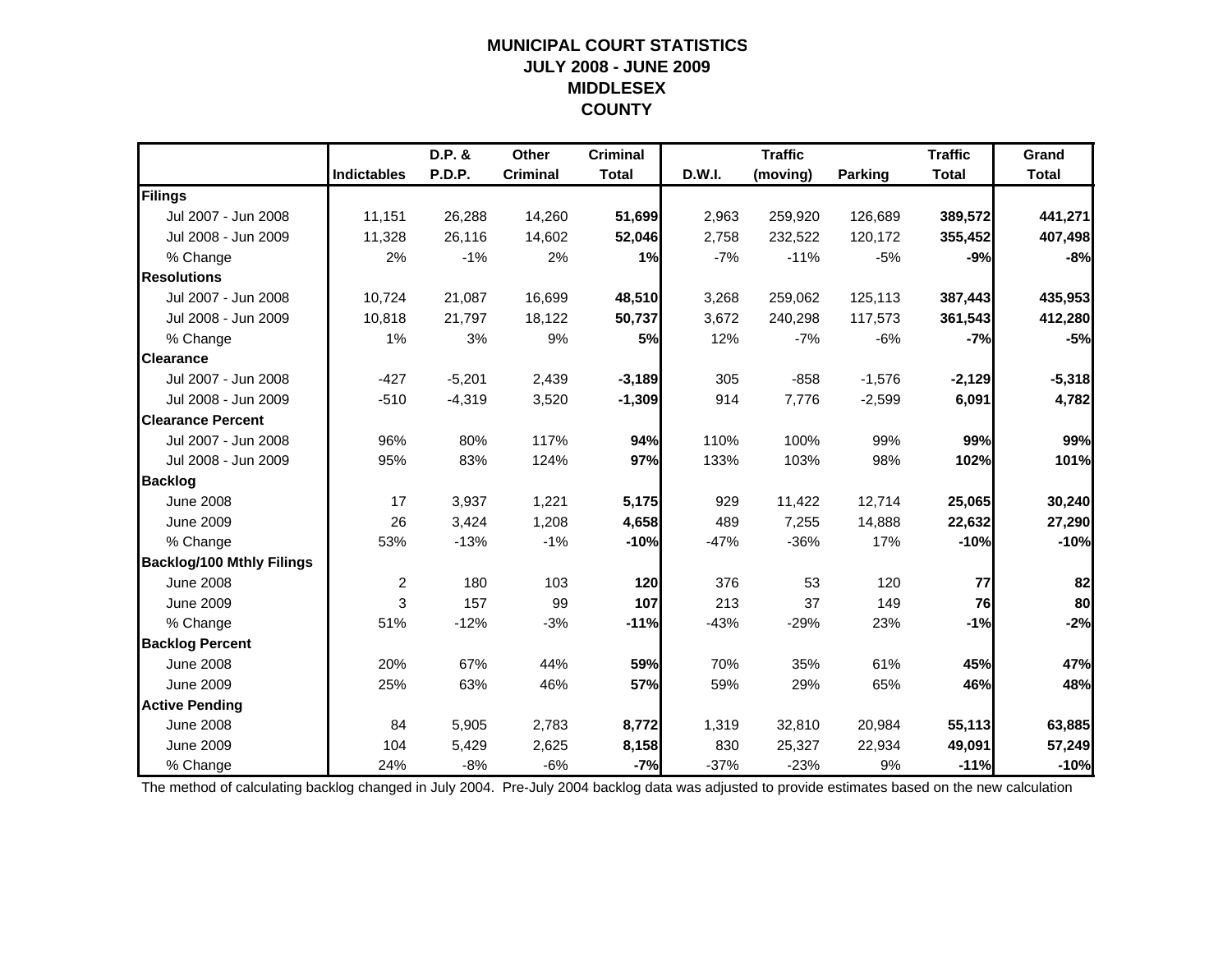#### **MUNICIPAL COURT STATISTICS JULY 2008 - JUNE 2009 MONMOUTH COUNTY**

|                                  |                    | D.P. &        | Other           | <b>Criminal</b> |        | <b>Traffic</b> |         | <b>Traffic</b> | Grand        |
|----------------------------------|--------------------|---------------|-----------------|-----------------|--------|----------------|---------|----------------|--------------|
|                                  | <b>Indictables</b> | <b>P.D.P.</b> | <b>Criminal</b> | <b>Total</b>    | D.W.I. | (moving)       | Parking | <b>Total</b>   | <b>Total</b> |
| Filings                          |                    |               |                 |                 |        |                |         |                |              |
| Jul 2007 - Jun 2008              | 13,445             | 30,827        | 18,632          | 62,904          | 2,973  | 204,962        | 70,342  | 278,277        | 341,181      |
| Jul 2008 - Jun 2009              | 13,580             | 30,231        | 17,677          | 61,488          | 2,900  | 195,984        | 61,217  | 260,101        | 321,589      |
| % Change                         | 1%                 | $-2%$         | $-5%$           | $-2%$           | $-2%$  | $-4%$          | $-13%$  | $-7%$          | $-6%$        |
| <b>Resolutions</b>               |                    |               |                 |                 |        |                |         |                |              |
| Jul 2007 - Jun 2008              | 13,316             | 25,699        | 22,483          | 61,498          | 3,100  | 206,665        | 70,682  | 280,447        | 341,945      |
| Jul 2008 - Jun 2009              | 13,458             | 24,416        | 23,078          | 60,952          | 2,917  | 197,790        | 62,028  | 262,735        | 323,687      |
| % Change                         | 1%                 | $-5%$         | 3%              | $-1%$           | $-6%$  | $-4%$          | $-12%$  | $-6%$          | $-5%$        |
| <b>Clearance</b>                 |                    |               |                 |                 |        |                |         |                |              |
| Jul 2007 - Jun 2008              | $-129$             | $-5,128$      | 3,851           | $-1,406$        | 127    | 1,703          | 340     | 2,170          | 764          |
| Jul 2008 - Jun 2009              | $-122$             | $-5,815$      | 5,401           | $-536$          | 17     | 1,806          | 811     | 2,634          | 2,098        |
| <b>Clearance Percent</b>         |                    |               |                 |                 |        |                |         |                |              |
| Jul 2007 - Jun 2008              | 99%                | 83%           | 121%            | 98%             | 104%   | 101%           | 100%    | 101%           | 100%         |
| Jul 2008 - Jun 2009              | 99%                | 81%           | 131%            | 99%             | 101%   | 101%           | 101%    | 101%           | 101%         |
| <b>Backlog</b>                   |                    |               |                 |                 |        |                |         |                |              |
| <b>June 2008</b>                 | $\overline{7}$     | 1,980         | 815             | 2,802           | 275    | 4,677          | 1,703   | 6,655          | 9,457        |
| <b>June 2009</b>                 | 11                 | 1,786         | 542             | 2,339           | 285    | 3,887          | 1,694   | 5,866          | 8,205        |
| % Change                         | 57%                | $-10%$        | $-33%$          | $-17%$          | 4%     | $-17%$         | $-1%$   | $-12%$         | $-13%$       |
| <b>Backlog/100 Mthly Filings</b> |                    |               |                 |                 |        |                |         |                |              |
| <b>June 2008</b>                 | 1                  | 77            | 52              | 53              | 111    | 27             | 29      | 29             | 33           |
| <b>June 2009</b>                 | 1                  | 71            | 37              | 46              | 118    | 24             | 33      | 27             | 31           |
| % Change                         | 56%                | $-8%$         | $-30%$          | $-15%$          | 6%     | $-13%$         | 14%     | $-6%$          | $-8%$        |
| <b>Backlog Percent</b>           |                    |               |                 |                 |        |                |         |                |              |
| <b>June 2008</b>                 | 16%                | 45%           | 26%             | 37%             | 44%    | 22%            | 21%     | 22%            | 25%          |
| <b>June 2009</b>                 | 31%                | 46%           | 22%             | 36%             | 43%    | 20%            | 25%     | 22%            | 24%          |
| <b>Active Pending</b>            |                    |               |                 |                 |        |                |         |                |              |
| <b>June 2008</b>                 | 43                 | 4,365         | 3,078           | 7,486           | 625    | 20,924         | 8,296   | 29,845         | 37,331       |
| <b>June 2009</b>                 | 36                 | 3,915         | 2,470           | 6,421           | 670    | 19,509         | 6,905   | 27,084         | 33,505       |
| % Change                         | $-16%$             | $-10%$        | $-20%$          | $-14%$          | 7%     | $-7%$          | $-17%$  | $-9%$          | $-10%$       |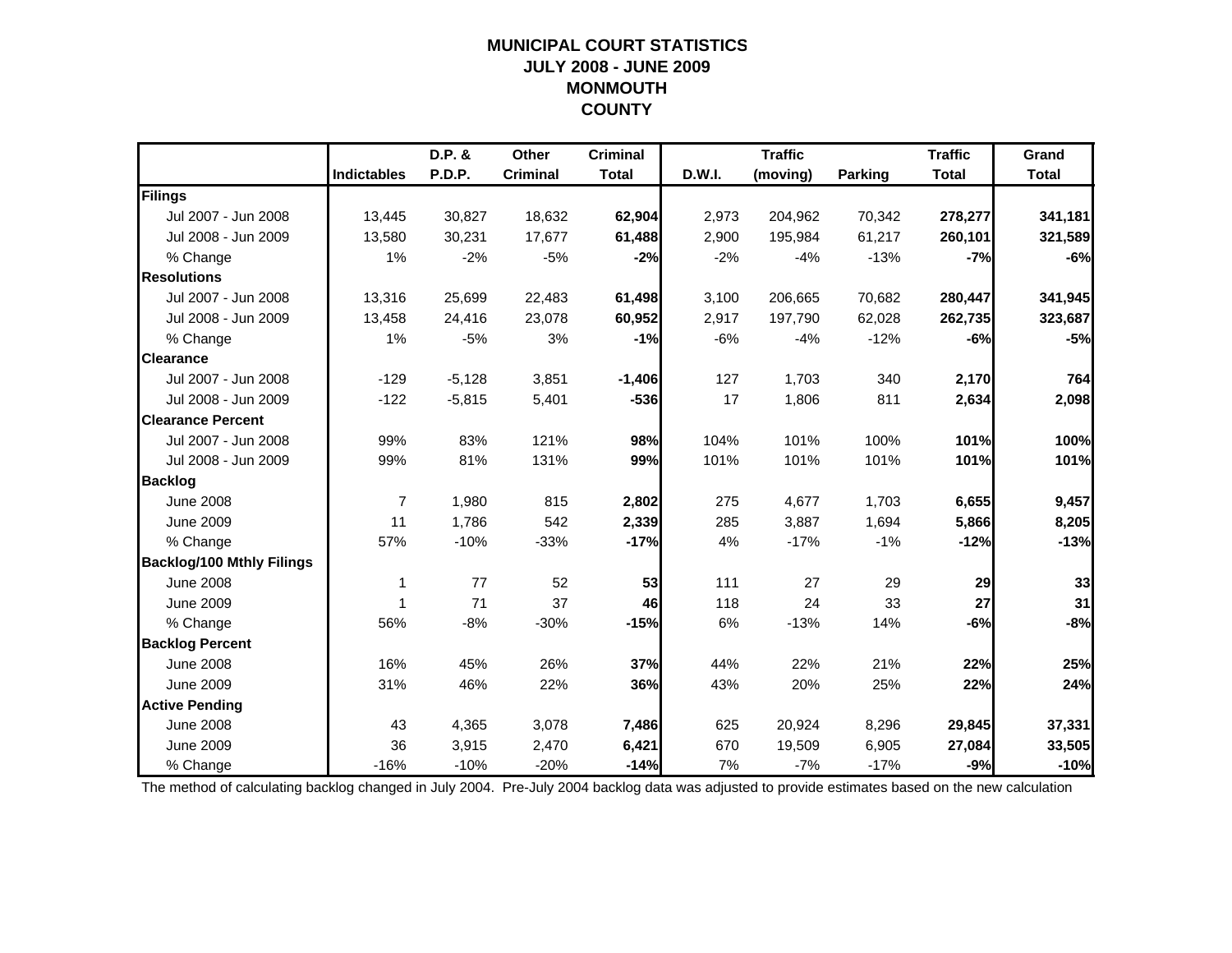## **MUNICIPAL COURT STATISTICSJULY 2008 - JUNE 2009 MORRIS COUNTY**

|                                  |                    | D.P. &   | Other           | <b>Criminal</b> |        | <b>Traffic</b> |                | <b>Traffic</b> | Grand        |
|----------------------------------|--------------------|----------|-----------------|-----------------|--------|----------------|----------------|----------------|--------------|
|                                  | <b>Indictables</b> | P.D.P.   | <b>Criminal</b> | <b>Total</b>    | D.W.I. | (moving)       | <b>Parking</b> | <b>Total</b>   | <b>Total</b> |
| Filings                          |                    |          |                 |                 |        |                |                |                |              |
| Jul 2007 - Jun 2008              | 5,777              | 12,490   | 14,169          | 32,436          | 2,657  | 151,916        | 48,690         | 203,263        | 235,699      |
| Jul 2008 - Jun 2009              | 5,998              | 13,531   | 14,204          | 33,733          | 2,481  | 144,118        | 52,942         | 199,541        | 233,274      |
| % Change                         | 4%                 | 8%       | 0%              | 4%              | $-7%$  | $-5%$          | 9%             | $-2%$          | $-1%$        |
| <b>Resolutions</b>               |                    |          |                 |                 |        |                |                |                |              |
| Jul 2007 - Jun 2008              | 5,612              | 9,755    | 15,433          | 30,800          | 3,036  | 153,017        | 50,013         | 206,066        | 236,866      |
| Jul 2008 - Jun 2009              | 5,853              | 10,740   | 15,093          | 31,686          | 2,924  | 145,191        | 52,972         | 201,087        | 232,773      |
| % Change                         | 4%                 | 10%      | $-2%$           | 3%              | $-4%$  | $-5%$          | 6%             | $-2%$          | $-2%$        |
| <b>Clearance</b>                 |                    |          |                 |                 |        |                |                |                |              |
| Jul 2007 - Jun 2008              | $-165$             | $-2,735$ | 1,264           | $-1,636$        | 379    | 1,101          | 1,323          | 2,803          | 1,167        |
| Jul 2008 - Jun 2009              | $-145$             | $-2,791$ | 889             | $-2,047$        | 443    | 1,073          | 30             | 1,546          | $-501$       |
| <b>Clearance Percent</b>         |                    |          |                 |                 |        |                |                |                |              |
| Jul 2007 - Jun 2008              | 97%                | 78%      | 109%            | 95%             | 114%   | 101%           | 103%           | 101%           | 100%         |
| Jul 2008 - Jun 2009              | 98%                | 79%      | 106%            | 94%             | 118%   | 101%           | 100%           | 101%           | 100%         |
| <b>Backlog</b>                   |                    |          |                 |                 |        |                |                |                |              |
| <b>June 2008</b>                 | 28                 | 1,359    | 702             | 2,089           | 386    | 3,780          | 2,498          | 6,664          | 8,753        |
| <b>June 2009</b>                 | 26                 | 1,296    | 531             | 1,853           | 313    | 3,222          | 1,809          | 5,344          | 7,197        |
| % Change                         | $-7%$              | $-5%$    | $-24%$          | $-11%$          | $-19%$ | $-15%$         | $-28%$         | -20%           | $-18%$       |
| <b>Backlog/100 Mthly Filings</b> |                    |          |                 |                 |        |                |                |                |              |
| <b>June 2008</b>                 | 6                  | 131      | 59              | 77              | 174    | 30             | 62             | 39             | 45           |
| <b>June 2009</b>                 | 5                  | 115      | 45              | 66              | 151    | 27             | 41             | 32             | 37           |
| % Change                         | $-11%$             | $-12%$   | $-25%$          | $-15%$          | $-13%$ | $-10%$         | $-33%$         | $-18%$         | $-17%$       |
| <b>Backlog Percent</b>           |                    |          |                 |                 |        |                |                |                |              |
| <b>June 2008</b>                 | 65%                | 57%      | 40%             | 50%             | 53%    | 26%            | 47%            | 32%            | 35%          |
| <b>June 2009</b>                 | 58%                | 56%      | 31%             | 45%             | 50%    | 24%            | 38%            | 28%            | 31%          |
| <b>Active Pending</b>            |                    |          |                 |                 |        |                |                |                |              |
| <b>June 2008</b>                 | 43                 | 2,376    | 1,759           | 4,178           | 727    | 14,631         | 5,302          | 20,660         | 24,838       |
| <b>June 2009</b>                 | 45                 | 2,331    | 1,721           | 4,097           | 624    | 13,584         | 4,776          | 18,984         | 23,081       |
| % Change                         | 5%                 | $-2%$    | $-2%$           | $-2%$           | $-14%$ | $-7%$          | $-10%$         | $-8%$          | $-7%$        |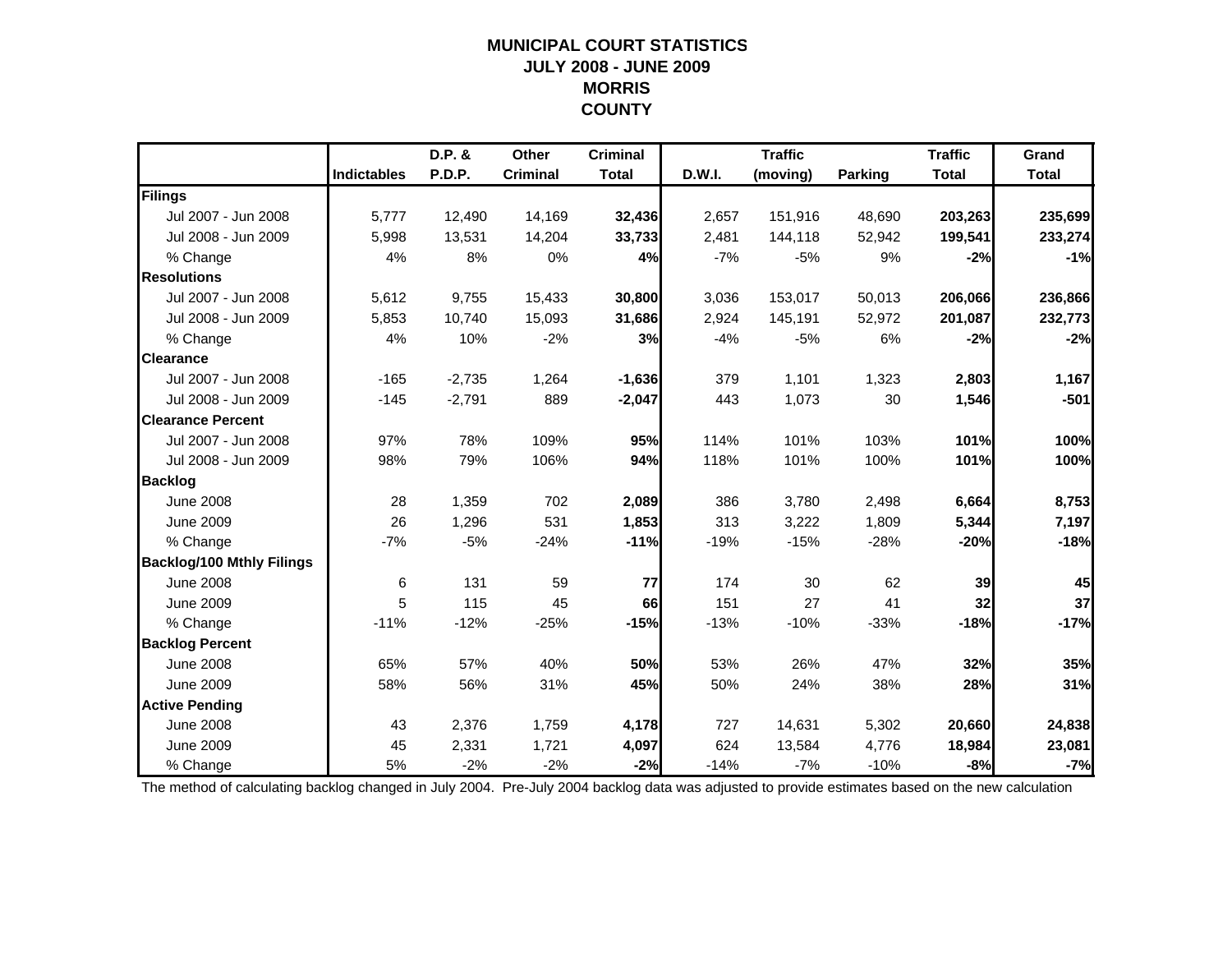## **MUNICIPAL COURT STATISTICSJULY 2008 - JUNE 2009 OCEAN COUNTY**

|                                  |                    | D.P. &   | Other           | <b>Criminal</b> |        | <b>Traffic</b> |                | <b>Traffic</b> | Grand        |
|----------------------------------|--------------------|----------|-----------------|-----------------|--------|----------------|----------------|----------------|--------------|
|                                  | <b>Indictables</b> | P.D.P.   | <b>Criminal</b> | <b>Total</b>    | D.W.I. | (moving)       | Parking        | <b>Total</b>   | <b>Total</b> |
| Filings                          |                    |          |                 |                 |        |                |                |                |              |
| Jul 2007 - Jun 2008              | 7,828              | 20,236   | 14,260          | 42,324          | 2,934  | 125,184        | 59,418         | 187,536        | 229,860      |
| Jul 2008 - Jun 2009              | 8,859              | 21,102   | 14,589          | 44,550          | 2,627  | 112,468        | 55,825         | 170,920        | 215,470      |
| % Change                         | 13%                | 4%       | 2%              | 5%              | $-10%$ | $-10%$         | $-6%$          | $-9%$          | $-6%$        |
| <b>Resolutions</b>               |                    |          |                 |                 |        |                |                |                |              |
| Jul 2007 - Jun 2008              | 7,758              | 17,887   | 17,659          | 43,304          | 3,345  | 124,279        | 60,260         | 187,884        | 231,188      |
| Jul 2008 - Jun 2009              | 8,780              | 17,335   | 18,316          | 44,431          | 3,119  | 114,418        | 57,201         | 174,738        | 219,169      |
| % Change                         | 13%                | $-3%$    | 4%              | 3%              | $-7%$  | $-8%$          | $-5%$          | $-7%$          | $-5%$        |
| <b>Clearance</b>                 |                    |          |                 |                 |        |                |                |                |              |
| Jul 2007 - Jun 2008              | $-70$              | $-2,349$ | 3,399           | 980             | 411    | $-905$         | 842            | 348            | 1,328        |
| Jul 2008 - Jun 2009              | $-79$              | $-3,767$ | 3,727           | $-119$          | 492    | 1,950          | 1,376          | 3,818          | 3,699        |
| <b>Clearance Percent</b>         |                    |          |                 |                 |        |                |                |                |              |
| Jul 2007 - Jun 2008              | 99%                | 88%      | 124%            | 102%            | 114%   | 99%            | 101%           | 100%           | 101%         |
| Jul 2008 - Jun 2009              | 99%                | 82%      | 126%            | 100%            | 119%   | 102%           | 102%           | 102%           | 102%         |
| <b>Backlog</b>                   |                    |          |                 |                 |        |                |                |                |              |
| <b>June 2008</b>                 | $\overline{2}$     | 1,116    | 373             | 1,491           | 347    | 3,041          | 332            | 3,720          | 5,211        |
| <b>June 2009</b>                 | $\mathbf{0}$       | 1,088    | 272             | 1,360           | 218    | 2,495          | 445            | 3,158          | 4,518        |
| % Change                         | $-100%$            | $-3%$    | $-27%$          | $-9%$           | $-37%$ | $-18%$         | 34%            | $-15%$         | $-13%$       |
| <b>Backlog/100 Mthly Filings</b> |                    |          |                 |                 |        |                |                |                |              |
| <b>June 2008</b>                 | $\mathbf 0$        | 66       | 31              | 42              | 142    | 29             | $\overline{7}$ | 24             | 27           |
| <b>June 2009</b>                 | $\mathbf{0}$       | 62       | 22              | 37              | 100    | 27             | 10             | 22             | 25           |
| % Change                         | $-100%$            | $-7%$    | $-29%$          | $-13%$          | $-30%$ | $-9%$          | 43%            | $-7%$          | $-8%$        |
| <b>Backlog Percent</b>           |                    |          |                 |                 |        |                |                |                |              |
| <b>June 2008</b>                 | 14%                | 39%      | 16%             | 29%             | 50%    | 21%            | 4%             | 16%            | 19%          |
| <b>June 2009</b>                 | 0%                 | 38%      | 11%             | 26%             | 39%    | 20%            | 7%             | 16%            | 18%          |
| <b>Active Pending</b>            |                    |          |                 |                 |        |                |                |                |              |
| <b>June 2008</b>                 | 14                 | 2,830    | 2,379           | 5,223           | 698    | 14,352         | 7.867          | 22,917         | 28,140       |
| <b>June 2009</b>                 | 17                 | 2,866    | 2,368           | 5,251           | 560    | 12,639         | 6,460          | 19,659         | 24,910       |
| % Change                         | 21%                | 1%       | 0%              | 1%              | $-20%$ | $-12%$         | $-18%$         | $-14%$         | $-11%$       |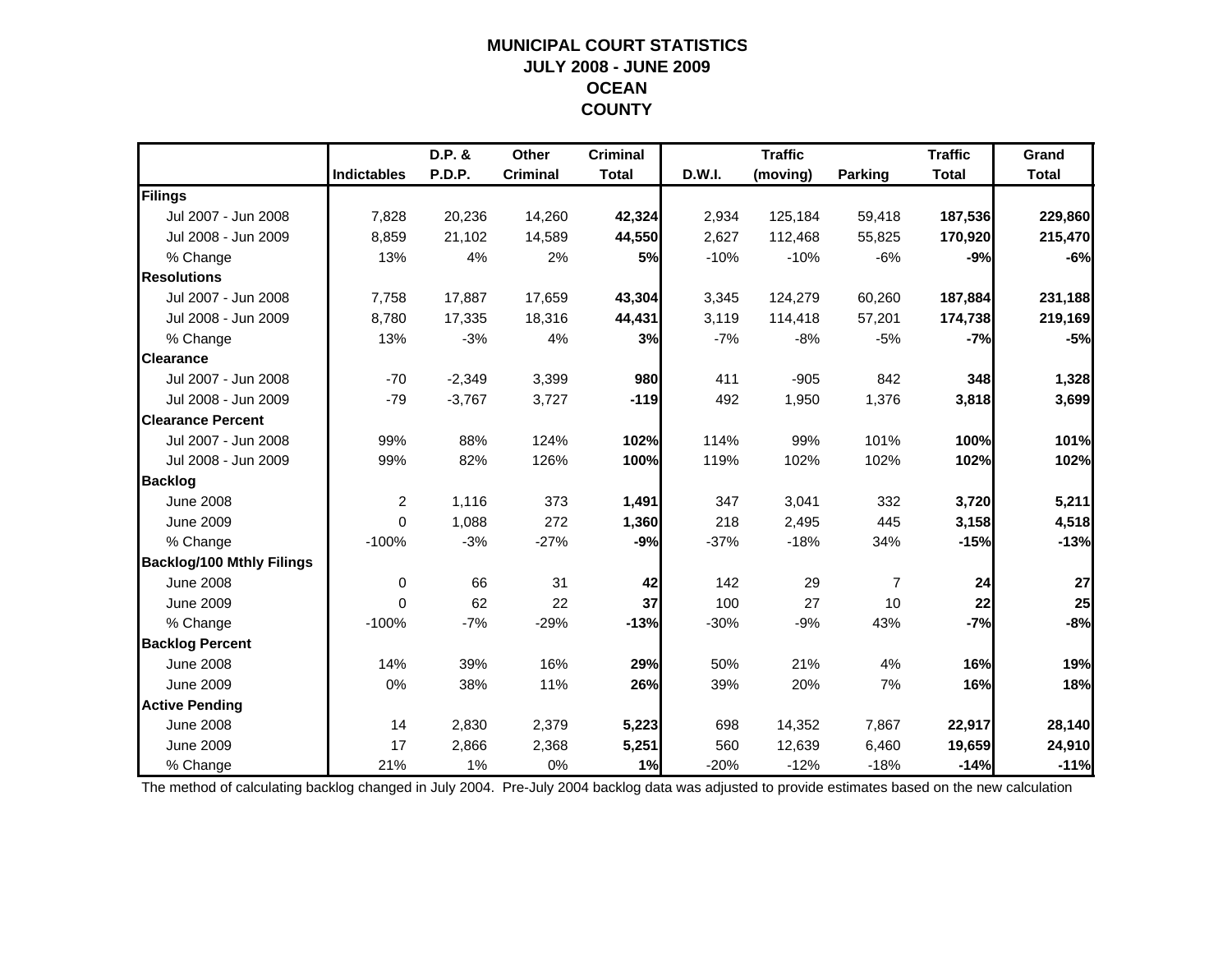## **MUNICIPAL COURT STATISTICSJULY 2008 - JUNE 2009 PASSAIC COUNTY**

|                                  |                    | D.P. &   | Other           | <b>Criminal</b> |        | <b>Traffic</b> |          | <b>Traffic</b> | Grand        |
|----------------------------------|--------------------|----------|-----------------|-----------------|--------|----------------|----------|----------------|--------------|
|                                  | <b>Indictables</b> | P.D.P.   | <b>Criminal</b> | <b>Total</b>    | D.W.I. | (moving)       | Parking  | <b>Total</b>   | <b>Total</b> |
| Filings                          |                    |          |                 |                 |        |                |          |                |              |
| Jul 2007 - Jun 2008              | 16,412             | 22,200   | 17,164          | 55,776          | 1,583  | 150,107        | 169,416  | 321,106        | 376,882      |
| Jul 2008 - Jun 2009              | 16,252             | 21,034   | 17,309          | 54,595          | 1,563  | 135,972        | 187,557  | 325,092        | 379,687      |
| % Change                         | $-1%$              | $-5%$    | 1%              | $-2%$           | $-1%$  | $-9%$          | 11%      | 1%             | 1%           |
| <b>Resolutions</b>               |                    |          |                 |                 |        |                |          |                |              |
| Jul 2007 - Jun 2008              | 16,262             | 17,851   | 15,873          | 49,986          | 1,657  | 152,145        | 168,112  | 321,914        | 371,900      |
| Jul 2008 - Jun 2009              | 15,911             | 18,382   | 16,247          | 50,540          | 1,629  | 138,171        | 183,433  | 323,233        | 373,773      |
| % Change                         | $-2%$              | 3%       | 2%              | 1%              | $-2%$  | $-9%$          | 9%       | 0%             | 1%           |
| <b>Clearance</b>                 |                    |          |                 |                 |        |                |          |                |              |
| Jul 2007 - Jun 2008              | $-150$             | $-4,349$ | $-1,291$        | $-5,790$        | 74     | 2,038          | $-1,304$ | 808            | $-4,982$     |
| Jul 2008 - Jun 2009              | $-341$             | $-2,652$ | $-1,062$        | $-4,055$        | 66     | 2,199          | $-4,124$ | $-1,859$       | $-5,914$     |
| <b>Clearance Percent</b>         |                    |          |                 |                 |        |                |          |                |              |
| Jul 2007 - Jun 2008              | 99%                | 80%      | 92%             | 90%             | 105%   | 101%           | 99%      | 100%           | 99%          |
| Jul 2008 - Jun 2009              | 98%                | 87%      | 94%             | 93%             | 104%   | 102%           | 98%      | 99%            | 98%          |
| <b>Backlog</b>                   |                    |          |                 |                 |        |                |          |                |              |
| <b>June 2008</b>                 | 32                 | 3,909    | 1,775           | 5,716           | 218    | 8,790          | 10,620   | 19,628         | 25,344       |
| <b>June 2009</b>                 | 19                 | 2,761    | 2,298           | 5,078           | 156    | 6,939          | 7,698    | 14,793         | 19,871       |
| % Change                         | $-41%$             | $-29%$   | 29%             | $-11%$          | $-28%$ | $-21%$         | $-28%$   | $-25%$         | $-22%$       |
| <b>Backlog/100 Mthly Filings</b> |                    |          |                 |                 |        |                |          |                |              |
| <b>June 2008</b>                 | $\overline{c}$     | 211      | 124             | 123             | 165    | 70             | 75       | 73             | 81           |
| <b>June 2009</b>                 | 1                  | 158      | 159             | 112             | 120    | 61             | 49       | 55             | 63           |
| % Change                         | $-40%$             | $-25%$   | 28%             | $-9%$           | $-28%$ | $-13%$         | $-35%$   | $-26%$         | $-22%$       |
| <b>Backlog Percent</b>           |                    |          |                 |                 |        |                |          |                |              |
| <b>June 2008</b>                 | 37%                | 65%      | 49%             | 59%             | 56%    | 44%            | 49%      | 47%            | 49%          |
| <b>June 2009</b>                 | 32%                | 60%      | 58%             | 59%             | 48%    | 38%            | 32%      | 35%            | 39%          |
| <b>Active Pending</b>            |                    |          |                 |                 |        |                |          |                |              |
| <b>June 2008</b>                 | 86                 | 6,028    | 3,635           | 9,749           | 387    | 19,990         | 21,771   | 42,148         | 51,897       |
| <b>June 2009</b>                 | 60                 | 4,565    | 3,968           | 8,593           | 327    | 18,097         | 24,107   | 42,531         | 51,124       |
| % Change                         | $-30%$             | $-24%$   | 9%              | $-12%$          | $-16%$ | $-9%$          | 11%      | 1%             | $-1%$        |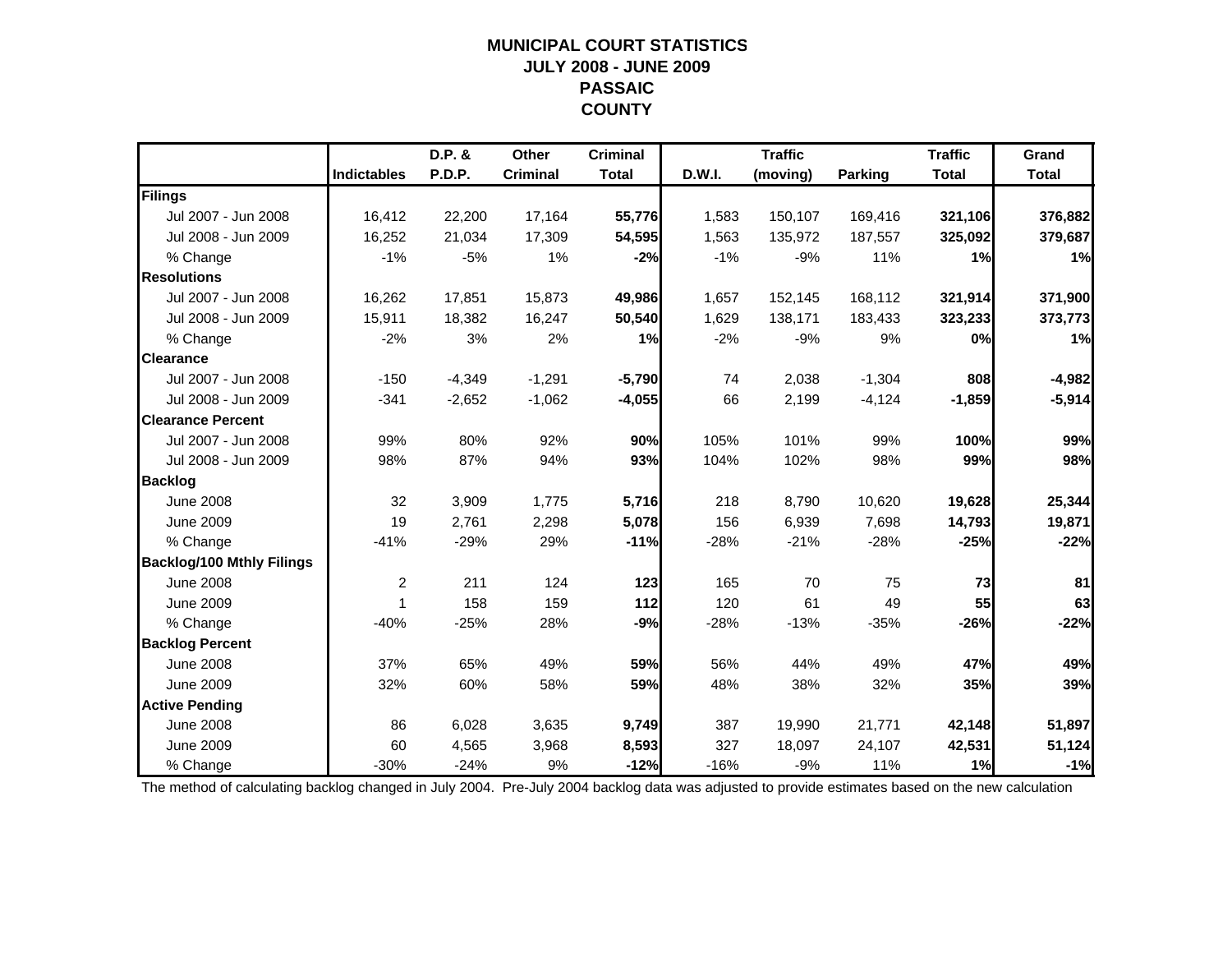## **MUNICIPAL COURT STATISTICSJULY 2008 - JUNE 2009 SALEMCOUNTY**

|                                  |             | D.P. & | Other           | <b>Criminal</b> |               | <b>Traffic</b> |         | <b>Traffic</b> | Grand        |
|----------------------------------|-------------|--------|-----------------|-----------------|---------------|----------------|---------|----------------|--------------|
|                                  | Indictables | P.D.P. | <b>Criminal</b> | <b>Total</b>    | <b>D.W.I.</b> | (moving)       | Parking | <b>Total</b>   | <b>Total</b> |
| Filings                          |             |        |                 |                 |               |                |         |                |              |
| Jul 2007 - Jun 2008              | 2,788       | 4,225  | 1,517           | 8,530           | 522           | 24,208         | 2,369   | 27,099         | 35,629       |
| Jul 2008 - Jun 2009              | 2,966       | 4,525  | 1,442           | 8,933           | 450           | 21,884         | 1,771   | 24,105         | 33,038       |
| % Change                         | 6%          | 7%     | $-5%$           | 5%              | $-14%$        | $-10%$         | $-25%$  | $-11%$         | $-7%$        |
| <b>Resolutions</b>               |             |        |                 |                 |               |                |         |                |              |
| Jul 2007 - Jun 2008              | 2,776       | 4,498  | 1,972           | 9,246           | 627           | 24,260         | 2,332   | 27,219         | 36,465       |
| Jul 2008 - Jun 2009              | 2,936       | 4,928  | 1,771           | 9,635           | 513           | 21,963         | 1,720   | 24,196         | 33,831       |
| % Change                         | 6%          | 10%    | $-10%$          | 4%              | $-18%$        | $-9%$          | $-26%$  | $-11%$         | $-7%$        |
| <b>Clearance</b>                 |             |        |                 |                 |               |                |         |                |              |
| Jul 2007 - Jun 2008              | $-12$       | 273    | 455             | 716             | 105           | 52             | $-37$   | 120            | 836          |
| Jul 2008 - Jun 2009              | $-30$       | 403    | 329             | 702             | 63            | 79             | $-51$   | 91             | 793          |
| <b>Clearance Percent</b>         |             |        |                 |                 |               |                |         |                |              |
| Jul 2007 - Jun 2008              | 100%        | 106%   | 130%            | 108%            | 120%          | 100%           | 98%     | 100%           | 102%         |
| Jul 2008 - Jun 2009              | 99%         | 109%   | 123%            | 108%            | 114%          | 100%           | 97%     | 100%           | 102%         |
| <b>Backlog</b>                   |             |        |                 |                 |               |                |         |                |              |
| <b>June 2008</b>                 | $\mathbf 0$ | 136    | 16              | 152             | 60            | 513            | 176     | 749            | 901          |
| <b>June 2009</b>                 | $\mathbf 0$ | 196    | 28              | 224             | 33            | 351            | 194     | 578            | 802          |
| % Change                         |             | 44%    | 75%             | 47%             | $-45%$        | $-32%$         | 10%     | $-23%$         | $-11%$       |
| <b>Backlog/100 Mthly Filings</b> |             |        |                 |                 |               |                |         |                |              |
| <b>June 2008</b>                 | 0           | 39     | 13              | 21              | 138           | 25             | 89      | 33             | 30           |
| <b>June 2009</b>                 | $\Omega$    | 52     | 23              | 30              | 88            | 19             | 131     | 29             | 29           |
| % Change                         |             | 35%    | 84%             | 41%             | $-36%$        | $-24%$         | 47%     | $-13%$         | $-4%$        |
| <b>Backlog Percent</b>           |             |        |                 |                 |               |                |         |                |              |
| <b>June 2008</b>                 | 0%          | 29%    | 18%             | 27%             | 57%           | 23%            | 54%     | 28%            | 28%          |
| <b>June 2009</b>                 | 0%          | 34%    | 15%             | 29%             | 42%           | 17%            | 56%     | 23%            | 24%          |
| <b>Active Pending</b>            |             |        |                 |                 |               |                |         |                |              |
| <b>June 2008</b>                 | 5           | 467    | 89              | 561             | 106           | 2,244          | 327     | 2,677          | 3,238        |
| <b>June 2009</b>                 | 6           | 580    | 190             | 776             | 79            | 2,108          | 345     | 2,532          | 3,308        |
| % Change                         | 20%         | 24%    | 113%            | 38%             | $-25%$        | $-6%$          | 6%      | $-5%$          | 2%           |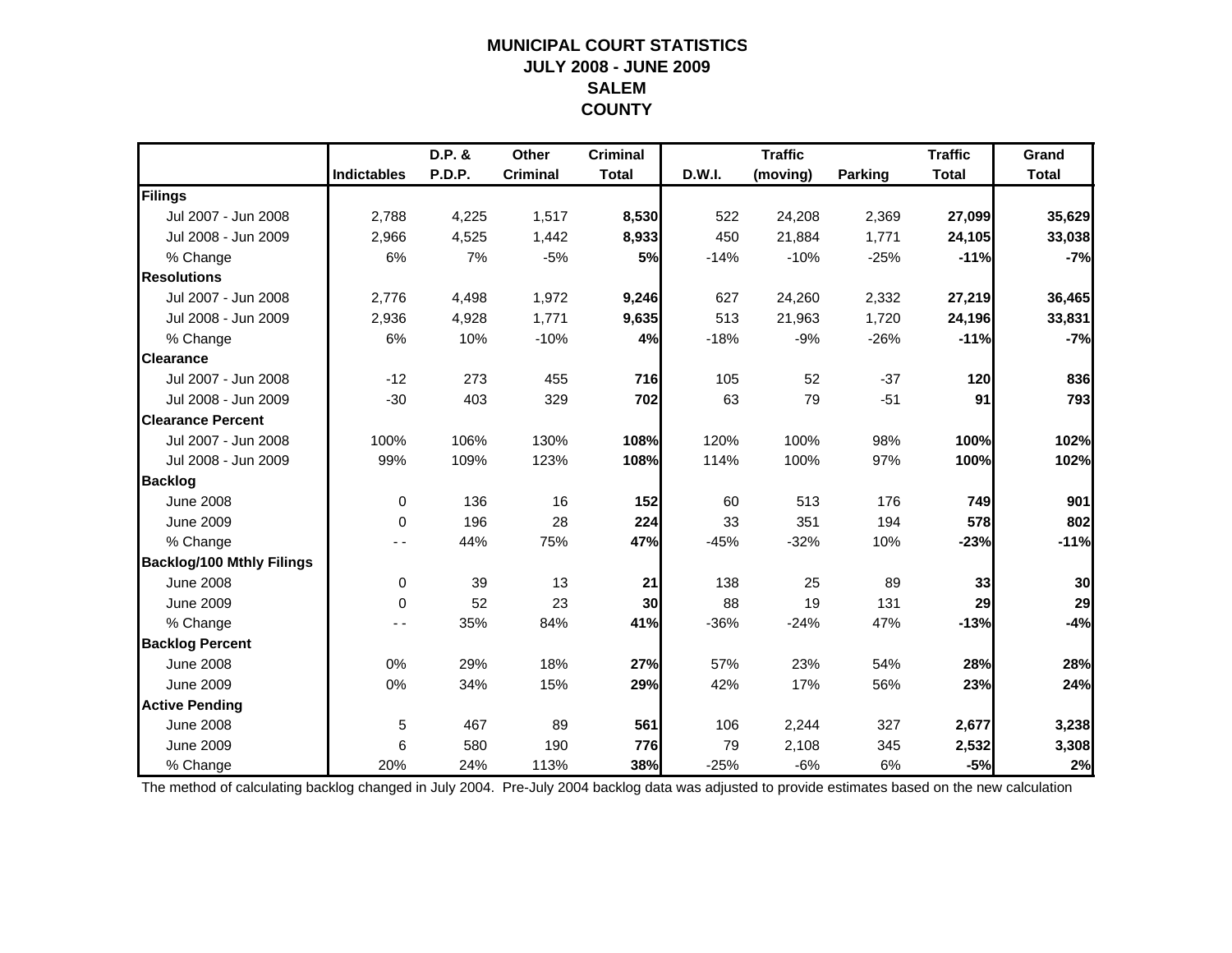#### **MUNICIPAL COURT STATISTICS JULY 2008 - JUNE 2009 SOMERSET COUNTY**

|                                  |                    | D.P. &        | Other           | <b>Criminal</b> |        | <b>Traffic</b> |         | <b>Traffic</b> | Grand        |
|----------------------------------|--------------------|---------------|-----------------|-----------------|--------|----------------|---------|----------------|--------------|
|                                  | <b>Indictables</b> | <b>P.D.P.</b> | <b>Criminal</b> | <b>Total</b>    | D.W.I. | (moving)       | Parking | <b>Total</b>   | <b>Total</b> |
| Filings                          |                    |               |                 |                 |        |                |         |                |              |
| Jul 2007 - Jun 2008              | 2,183              | 6,887         | 3,711           | 12,781          | 1,151  | 76,618         | 20,776  | 98,545         | 111,326      |
| Jul 2008 - Jun 2009              | 2,066              | 6,485         | 3,965           | 12,516          | 1,148  | 72,163         | 22,086  | 95,397         | 107,913      |
| % Change                         | $-5%$              | $-6%$         | 7%              | $-2%$           | 0%     | $-6%$          | 6%      | $-3%$          | $-3%$        |
| <b>Resolutions</b>               |                    |               |                 |                 |        |                |         |                |              |
| Jul 2007 - Jun 2008              | 2,128              | 6,111         | 4,402           | 12,641          | 1,355  | 76,394         | 20,653  | 98,402         | 111,043      |
| Jul 2008 - Jun 2009              | 2,042              | 6,123         | 4,567           | 12,732          | 1,307  | 73,186         | 21,904  | 96,397         | 109,129      |
| % Change                         | $-4%$              | 0%            | 4%              | 1%              | $-4%$  | $-4%$          | 6%      | $-2%$          | $-2%$        |
| <b>Clearance</b>                 |                    |               |                 |                 |        |                |         |                |              |
| Jul 2007 - Jun 2008              | $-55$              | $-776$        | 691             | $-140$          | 204    | $-224$         | $-123$  | $-143$         | $-283$       |
| Jul 2008 - Jun 2009              | $-24$              | $-362$        | 602             | 216             | 159    | 1,023          | $-182$  | 1,000          | 1,216        |
| <b>Clearance Percent</b>         |                    |               |                 |                 |        |                |         |                |              |
| Jul 2007 - Jun 2008              | 97%                | 89%           | 119%            | 99%             | 118%   | 100%           | 99%     | 100%           | 100%         |
| Jul 2008 - Jun 2009              | 99%                | 94%           | 115%            | 102%            | 114%   | 101%           | 99%     | 101%           | 101%         |
| <b>Backlog</b>                   |                    |               |                 |                 |        |                |         |                |              |
| <b>June 2008</b>                 | 19                 | 893           | 211             | 1,123           | 137    | 2,759          | 1,294   | 4,190          | 5,313        |
| <b>June 2009</b>                 | 22                 | 823           | 276             | 1,121           | 114    | 2,333          | 1,203   | 3,650          | 4,771        |
| % Change                         | 16%                | $-8%$         | 31%             | 0%              | $-17%$ | $-15%$         | $-7%$   | $-13%$         | $-10%$       |
| <b>Backlog/100 Mthly Filings</b> |                    |               |                 |                 |        |                |         |                |              |
| <b>June 2008</b>                 | 10                 | 156           | 68              | 105             | 143    | 43             | 75      | 51             | 57           |
| <b>June 2009</b>                 | 13                 | 152           | 84              | 107             | 119    | 39             | 65      | 46             | 53           |
| % Change                         | 22%                | $-2%$         | 22%             | 2%              | $-17%$ | $-10%$         | $-13%$  | $-10%$         | $-7%$        |
| <b>Backlog Percent</b>           |                    |               |                 |                 |        |                |         |                |              |
| <b>June 2008</b>                 | 66%                | 62%           | 41%             | 57%             | 49%    | 31%            | 49%     | 35%            | 38%          |
| <b>June 2009</b>                 | 88%                | 58%           | 48%             | 55%             | 48%    | 29%            | 44%     | 33%            | 37%          |
| <b>Active Pending</b>            |                    |               |                 |                 |        |                |         |                |              |
| <b>June 2008</b>                 | 29                 | 1,439         | 517             | 1,985           | 282    | 9,015          | 2,640   | 11,937         | 13,922       |
| <b>June 2009</b>                 | 25                 | 1,419         | 577             | 2,021           | 236    | 8,072          | 2,740   | 11,048         | 13,069       |
| % Change                         | $-14%$             | $-1%$         | 12%             | 2%              | $-16%$ | $-10%$         | 4%      | $-7%$          | $-6%$        |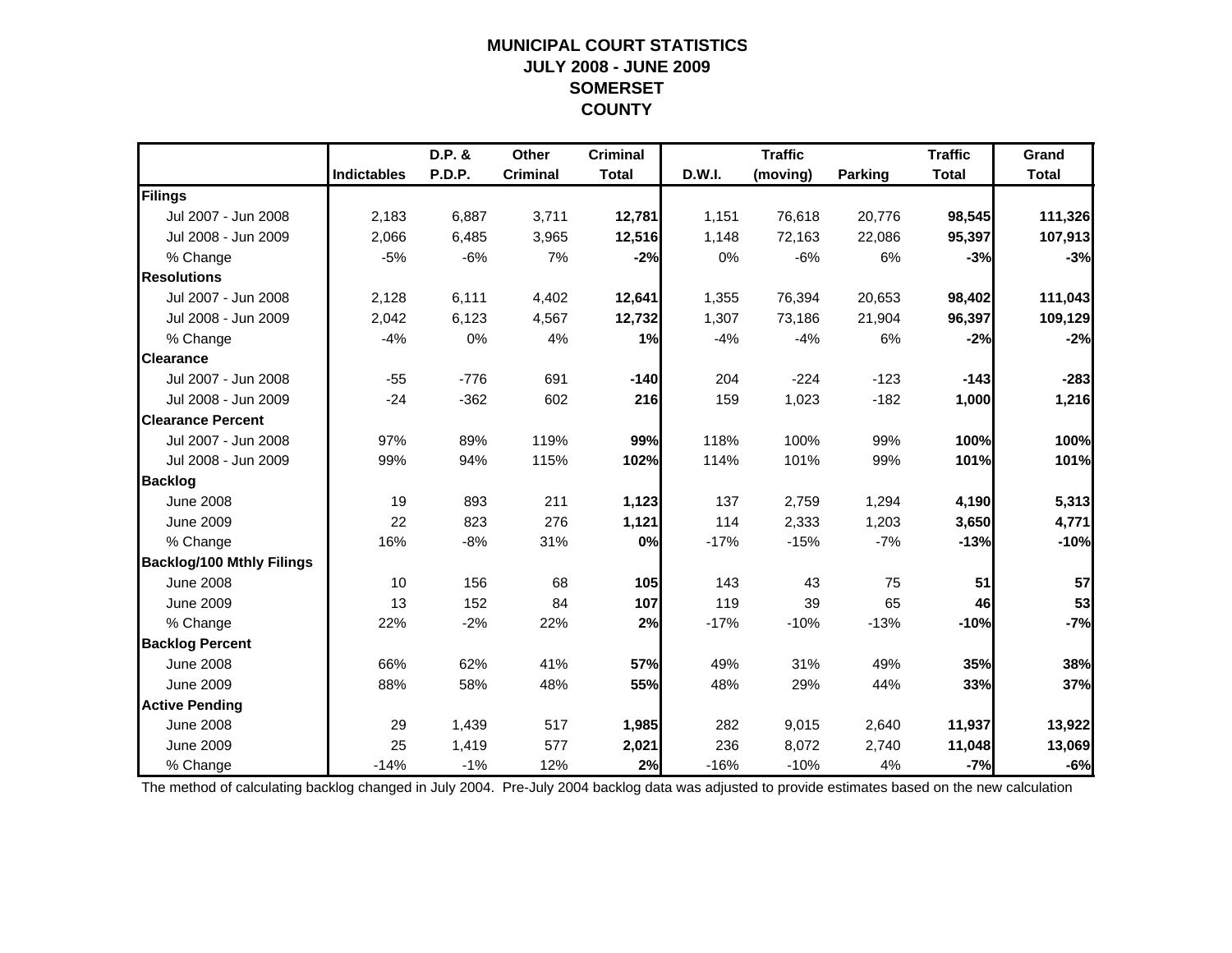## **MUNICIPAL COURT STATISTICSJULY 2008 - JUNE 2009 SUSSEX COUNTY**

|                                  |                    | D.P. & | Other           | <b>Criminal</b> |        | <b>Traffic</b> |                | <b>Traffic</b> | Grand        |
|----------------------------------|--------------------|--------|-----------------|-----------------|--------|----------------|----------------|----------------|--------------|
|                                  | <b>Indictables</b> | P.D.P. | <b>Criminal</b> | <b>Total</b>    | D.W.I. | (moving)       | <b>Parking</b> | <b>Total</b>   | <b>Total</b> |
| Filings                          |                    |        |                 |                 |        |                |                |                |              |
| Jul 2007 - Jun 2008              | 1,824              | 4,082  | 2,239           | 8,145           | 693    | 26,970         | 2,263          | 29,926         | 38,071       |
| Jul 2008 - Jun 2009              | 1,755              | 4,138  | 2,749           | 8,642           | 704    | 25,969         | 2,570          | 29,243         | 37,885       |
| % Change                         | $-4%$              | 1%     | 23%             | 6%              | 2%     | $-4%$          | 14%            | $-2%$          | 0%           |
| <b>Resolutions</b>               |                    |        |                 |                 |        |                |                |                |              |
| Jul 2007 - Jun 2008              | 1,781              | 4,112  | 2,201           | 8,094           | 728    | 27,020         | 2,232          | 29,980         | 38,074       |
| Jul 2008 - Jun 2009              | 1,752              | 4,309  | 2,738           | 8,799           | 705    | 25,421         | 2,666          | 28,792         | 37,591       |
| % Change                         | $-2%$              | 5%     | 24%             | 9%              | $-3%$  | $-6%$          | 19%            | $-4%$          | $-1%$        |
| <b>Clearance</b>                 |                    |        |                 |                 |        |                |                |                |              |
| Jul 2007 - Jun 2008              | $-43$              | 30     | $-38$           | $-51$           | 35     | 50             | $-31$          | 54             | 3            |
| Jul 2008 - Jun 2009              | $-3$               | 171    | $-11$           | 157             | 1      | $-548$         | 96             | $-451$         | $-294$       |
| <b>Clearance Percent</b>         |                    |        |                 |                 |        |                |                |                |              |
| Jul 2007 - Jun 2008              | 98%                | 101%   | 98%             | 99%             | 105%   | 100%           | 99%            | 100%           | 100%         |
| Jul 2008 - Jun 2009              | 100%               | 104%   | 100%            | 102%            | 100%   | 98%            | 104%           | 98%            | 99%          |
| <b>Backlog</b>                   |                    |        |                 |                 |        |                |                |                |              |
| <b>June 2008</b>                 | 22                 | 523    | 187             | 732             | 106    | 1,397          | 312            | 1,815          | 2,547        |
| <b>June 2009</b>                 | $\overline{7}$     | 557    | 173             | 737             | 100    | 1,114          | 207            | 1,421          | 2,158        |
| % Change                         | $-68%$             | 7%     | $-7%$           | 1%              | $-6%$  | $-20%$         | $-34%$         | $-22%$         | $-15%$       |
| <b>Backlog/100 Mthly Filings</b> |                    |        |                 |                 |        |                |                |                |              |
| <b>June 2008</b>                 | 14                 | 154    | 100             | 108             | 184    | 62             | 165            | 73             | 80           |
| <b>June 2009</b>                 | 5                  | 162    | 76              | 102             | 170    | 51             | 97             | 58             | 68           |
| % Change                         | $-67%$             | 5%     | $-25%$          | $-5%$           | $-7%$  | $-17%$         | $-42%$         | $-20%$         | $-15%$       |
| <b>Backlog Percent</b>           |                    |        |                 |                 |        |                |                |                |              |
| <b>June 2008</b>                 | 52%                | 58%    | 52%             | 56%             | 62%    | 41%            | 75%            | 46%            | 48%          |
| <b>June 2009</b>                 | 78%                | 60%    | 46%             | 56%             | 52%    | 31%            | 72%            | 35%            | 40%          |
| <b>Active Pending</b>            |                    |        |                 |                 |        |                |                |                |              |
| <b>June 2008</b>                 | 42                 | 906    | 361             | 1,309           | 170    | 3,391          | 417            | 3,978          | 5,287        |
| <b>June 2009</b>                 | 9                  | 934    | 380             | 1,323           | 194    | 3,552          | 288            | 4,034          | 5,357        |
| % Change                         | $-79%$             | 3%     | 5%              | 1%              | 14%    | 5%             | $-31%$         | 1%             | 1%           |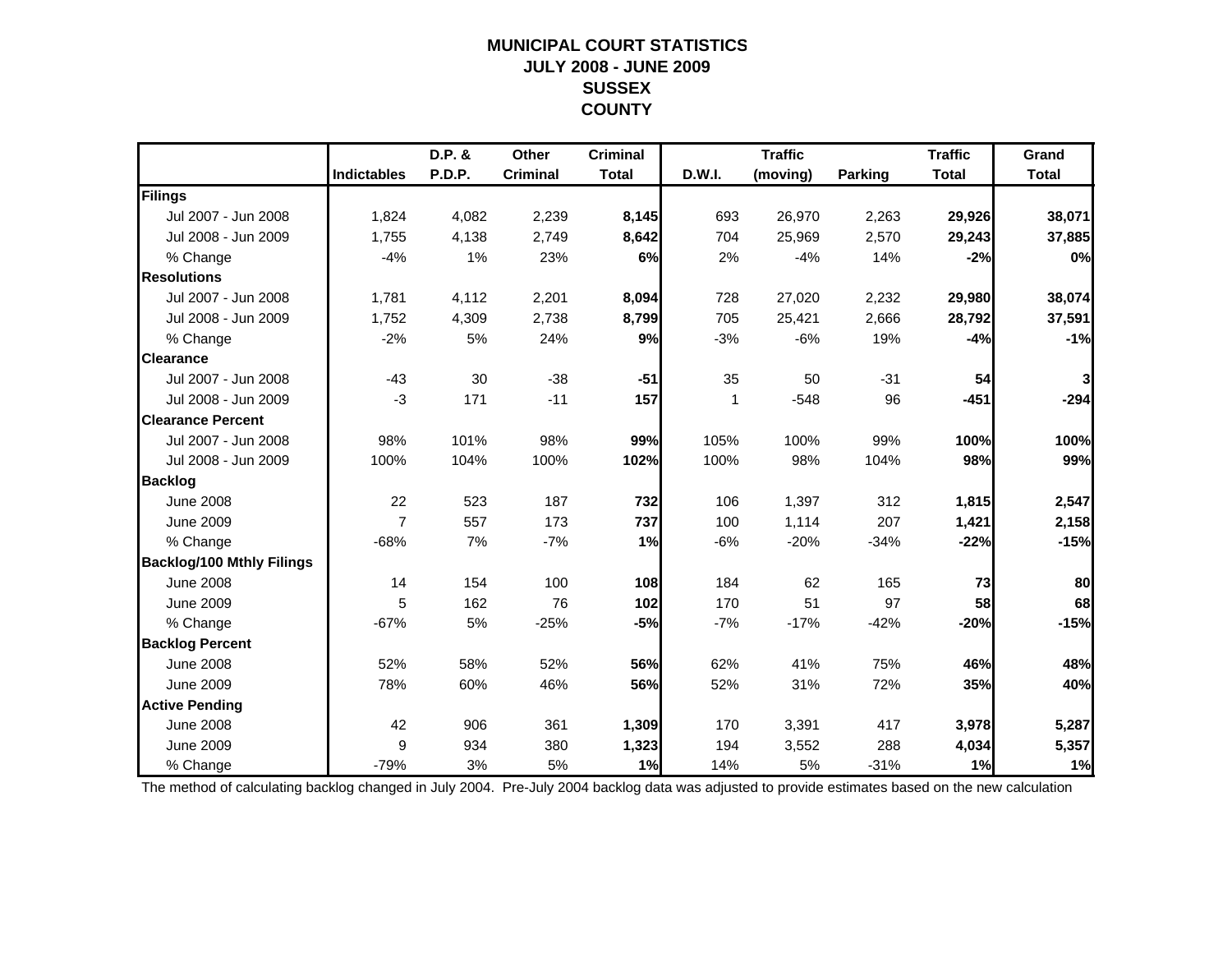## **MUNICIPAL COURT STATISTICSJULY 2008 - JUNE 2009 UNION COUNTY**

|                                  |                    | D.P. &        | Other           | <b>Criminal</b> |        | <b>Traffic</b> |         | <b>Traffic</b> | Grand        |
|----------------------------------|--------------------|---------------|-----------------|-----------------|--------|----------------|---------|----------------|--------------|
|                                  | <b>Indictables</b> | <b>P.D.P.</b> | <b>Criminal</b> | <b>Total</b>    | D.W.I. | (moving)       | Parking | <b>Total</b>   | <b>Total</b> |
| Filings                          |                    |               |                 |                 |        |                |         |                |              |
| Jul 2007 - Jun 2008              | 10.848             | 17,102        | 10,026          | 37,976          | 1,427  | 172,480        | 202,306 | 376,213        | 414,189      |
| Jul 2008 - Jun 2009              | 11,304             | 17,198        | 10,405          | 38,907          | 1,432  | 160,745        | 202,878 | 365,055        | 403,962      |
| % Change                         | 4%                 | 1%            | 4%              | 2%              | 0%     | $-7%$          | 0%      | $-3%$          | $-2%$        |
| <b>Resolutions</b>               |                    |               |                 |                 |        |                |         |                |              |
| Jul 2007 - Jun 2008              | 10,729             | 14,513        | 11,046          | 36,288          | 1,714  | 171,390        | 204,092 | 377,196        | 413,484      |
| Jul 2008 - Jun 2009              | 11,147             | 16,017        | 11,988          | 39,152          | 1,566  | 165,531        | 204,604 | 371,701        | 410,853      |
| % Change                         | 4%                 | 10%           | 9%              | 8%              | $-9%$  | $-3%$          | 0%      | $-1%$          | $-1%$        |
| <b>Clearance</b>                 |                    |               |                 |                 |        |                |         |                |              |
| Jul 2007 - Jun 2008              | $-119$             | $-2,589$      | 1,020           | $-1,688$        | 287    | $-1,090$       | 1,786   | 983            | $-705$       |
| Jul 2008 - Jun 2009              | $-157$             | $-1,181$      | 1,583           | 245             | 134    | 4,786          | 1,726   | 6,646          | 6,891        |
| <b>Clearance Percent</b>         |                    |               |                 |                 |        |                |         |                |              |
| Jul 2007 - Jun 2008              | 99%                | 85%           | 110%            | 96%             | 120%   | 99%            | 101%    | 100%           | 100%         |
| Jul 2008 - Jun 2009              | 99%                | 93%           | 115%            | 101%            | 109%   | 103%           | 101%    | 102%           | 102%         |
| <b>Backlog</b>                   |                    |               |                 |                 |        |                |         |                |              |
| <b>June 2008</b>                 | 10                 | 3,954         | 1,045           | 5,009           | 130    | 4,978          | 11,722  | 16,830         | 21,839       |
| <b>June 2009</b>                 | 16                 | 3,023         | 954             | 3,993           | 123    | 2,941          | 8,828   | 11,892         | 15,885       |
| % Change                         | 60%                | $-24%$        | $-9%$           | $-20%$          | $-5%$  | $-41%$         | $-25%$  | $-29%$         | $-27%$       |
| <b>Backlog/100 Mthly Filings</b> |                    |               |                 |                 |        |                |         |                |              |
| <b>June 2008</b>                 | 1                  | 277           | 125             | 158             | 109    | 35             | 70      | 54             | 63           |
| <b>June 2009</b>                 | 2                  | 211           | 110             | 123             | 103    | 22             | 52      | 39             | 47           |
| % Change                         | 54%                | $-24%$        | $-12%$          | $-22%$          | $-6%$  | $-37%$         | $-25%$  | $-27%$         | $-25%$       |
| <b>Backlog Percent</b>           |                    |               |                 |                 |        |                |         |                |              |
| <b>June 2008</b>                 | 22%                | 73%           | 51%             | 66%             | 41%    | 26%            | 46%     | 38%            | 42%          |
| <b>June 2009</b>                 | 29%                | 70%           | 53%             | 65%             | 46%    | 20%            | 39%     | 32%            | 36%          |
| <b>Active Pending</b>            |                    |               |                 |                 |        |                |         |                |              |
| <b>June 2008</b>                 | 46                 | 5,444         | 2,048           | 7,538           | 314    | 18,801         | 25,736  | 44,851         | 52,389       |
| <b>June 2009</b>                 | 56                 | 4,324         | 1,794           | 6,174           | 268    | 14,505         | 22,842  | 37,615         | 43,789       |
| % Change                         | 22%                | $-21%$        | $-12%$          | $-18%$          | $-15%$ | $-23%$         | $-11%$  | $-16%$         | $-16%$       |